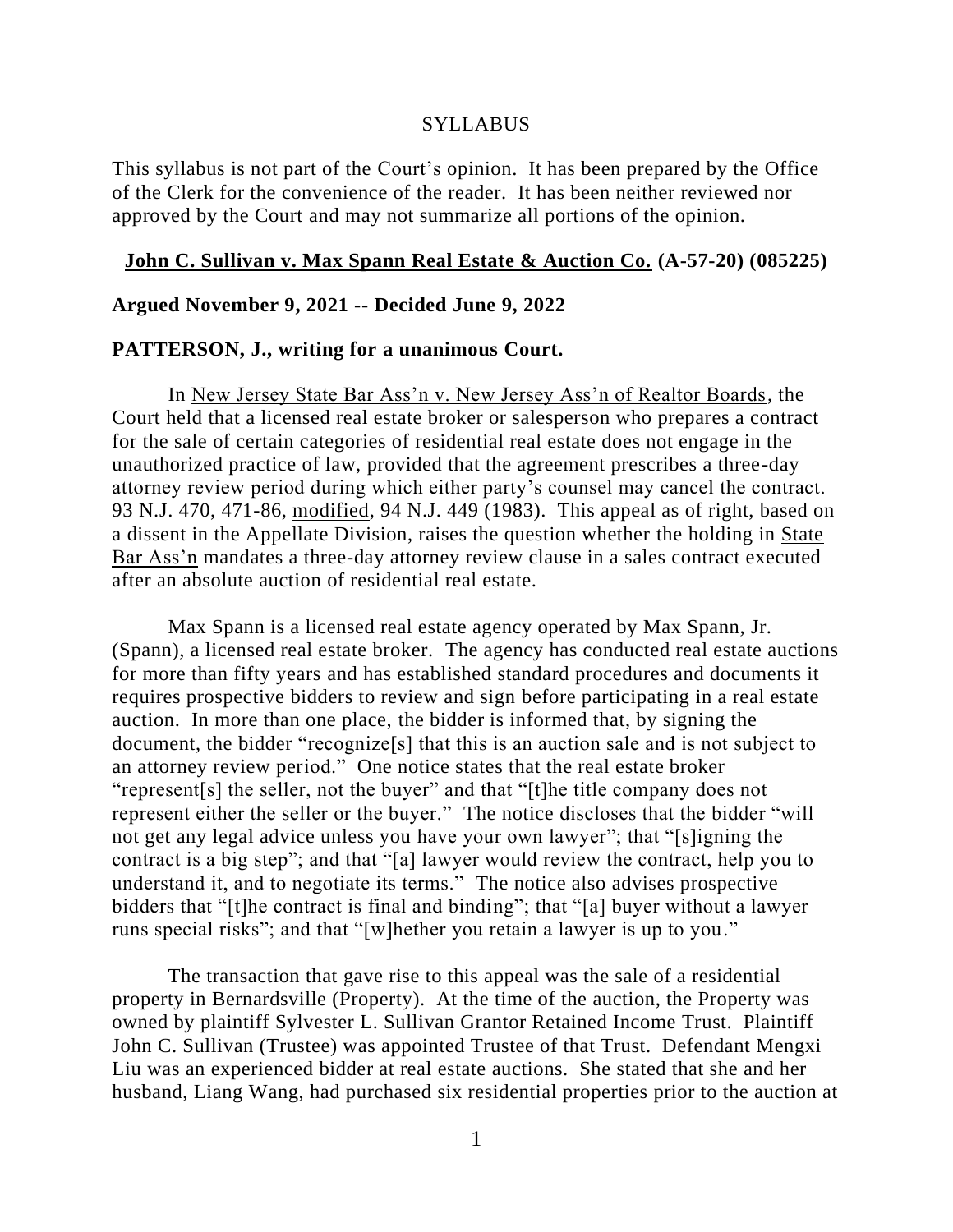issue and had previously attended four or five real estate auctions conducted by Max Spann. On September 25, 2016, either Liu or Wang completed a pre-auction form, which acknowledged receipt of information including the template Contract for Sale of Real Estate and the notice.

The auction was held at a hotel on October 20, 2016. Liu bid \$1.1 million for the Property and was the highest bidder when the auction ended. Liu testified that in the wake of her successful bid, Max Spann employees escorted her to a separate room where documents -- completed versions of the template Contract and notice previously received -- were signed, and Liu paid \$121,000 as an earnest money deposit. Pursuant to its agreement with the seller, Max Spann deposited the earnest money deposit in an escrow account.

Liu was unable to satisfy her obligations under the Contract and did not purchase the Property. Max Spann retained Liu's \$121,000 earnest money deposit in an escrow account. In March 2017, Max Spann conducted a second auction to sell the Property. The Trust sold the Property to the highest bidder for \$825,000.

The Trustee and the Trust brought an action against Max Spann and later named Liu as a defendant. Plaintiffs sought a declaratory judgment that Liu had breached the Contract and that the Trust should receive the deposit as liquidated damages. Max Spann counterclaimed for half of the deposit.

The case proceeded to a bench trial. The trial court held that no three-day attorney review clause was necessary, that the Contract was enforceable, and that Liu had breached the Contract by failing to purchase the Property. It entered judgment on plaintiffs' breach of contract claim against Liu and ordered that Liu's \$121,000 earnest money deposit be divided equally between Max Spann and the Trust. The Appellate Division majority affirmed the trial court's judgment over a dissent questioning the court's jurisdiction. 465 N.J. Super. 243, 256-66, 267-73 (App. Div. 2020). Liu appealed as of right based on the dissent pursuant to Rule  $2:2-1(a)(2)$ .

**HELD:** \*A residential real estate sale by absolute auction is distinct from a traditional real estate transaction in which a buyer and seller negotiate the contract price and other terms and memorialize their agreement in a contract. In an absolute auction or an auction without reserve, as is the issue here, the owner unconditionally offers the property for sale and the highest bid creates a final and enforceable contract at the auction's conclusion, subject to applicable contract defenses. Imposing the three-day attorney review prescribed in State Bar Ass'n on residential real estate sales conducted by absolute auction would fundamentally interfere with the method by which buyers and sellers choose to conduct such sales.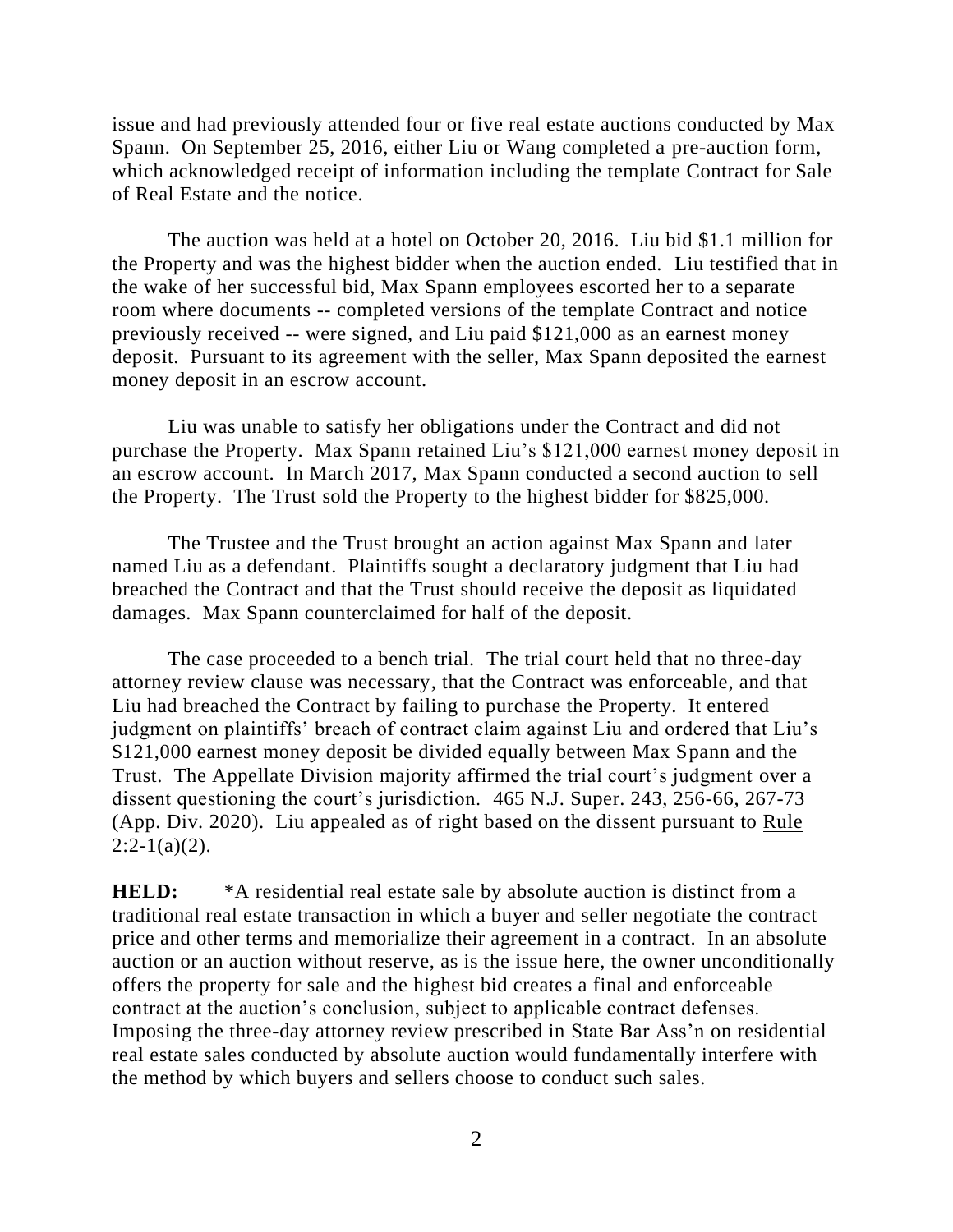\*The notice and template sales contract that Max Spann provided to Liu prior to the auction -- cautioning her that any sale at the auction would be final with no attorney review period -- serves the consumer protection objectives that the Court sought to achieve in State Bar Ass'n. The Court finds no unauthorized practice of law in this case. The contract signed by Liu was valid and enforceable.

1. The Court has jurisdiction to decide the unauthorized practice of law question presented in this appeal by virtue of its constitutional authority to regulate the legal profession. That authority is given to the Court not to protect lawyers, but rather to protect the public. Whether a given activity constitutes the unauthorized practice of law demands a case-by-case analysis viewing the circumstances in a common-sense way that will protect the interest of the public and not hamper or burden that interest with impractical and technical restrictions which have no reasonable justification. Courts determine the public interest by balancing the risks and benefits to the public of allowing or disallowing the challenged activities. (pp. 18-20)

2. In State Bar Ass'n, the New Jersey State Bar Association reached a settlement agreement as to its claim that licensed realtors were engaging in the unauthorized practice of law when they prepared real estate sales contracts. Pursuant to the settlement, realtors would be permitted to prepare sales contracts in certain circumstances, provided that each contract contain a clause permitting each party to obtain attorney review within three business days. The Court found that, "[t]o the extent that there is an inevitable . . . overlap between the realty and legal professions, the public's interest is safeguarded through the settlement's attorney review provisions and the Court's continuing supervisory control." State Bar Ass'n, 93 N.J. at 474. The Court modified the Consent Judgment to include certain specific language that announces and explains the three-day attorney review period. Id. at 475-76. State Bar Ass'n concerned traditional real estate transactions in which a real estate broker or salesperson assists the buyer and the seller by negotiating the terms of the contract, and the transaction then proceeds to closing. There is no suggestion that the dispute between the legal and real estate professions in State Bar Ass'n involved sales by auctions, and no mention of the process by which real estate is sold in an auction without reserve. (pp. 20-25)

3. Three principles derived from the Court's jurisprudence on the unlawful practice of law guide the determination of this appeal. First, the paramount goal of restricting the unauthorized practice of law is not to promote the interests of attorneys, but to serve the public right to protection against unlearned and unskilled advice in matters relating to the science of the law. Second, although it is clear that in real estate transactions the parties would be well advised to retain counsel, the public interest sometimes requires that non-attorney professionals be permitted to engage in activities that constitute the practice of law under appropriate conditions. In such settings, the Court determines whether the protection that lawyers provide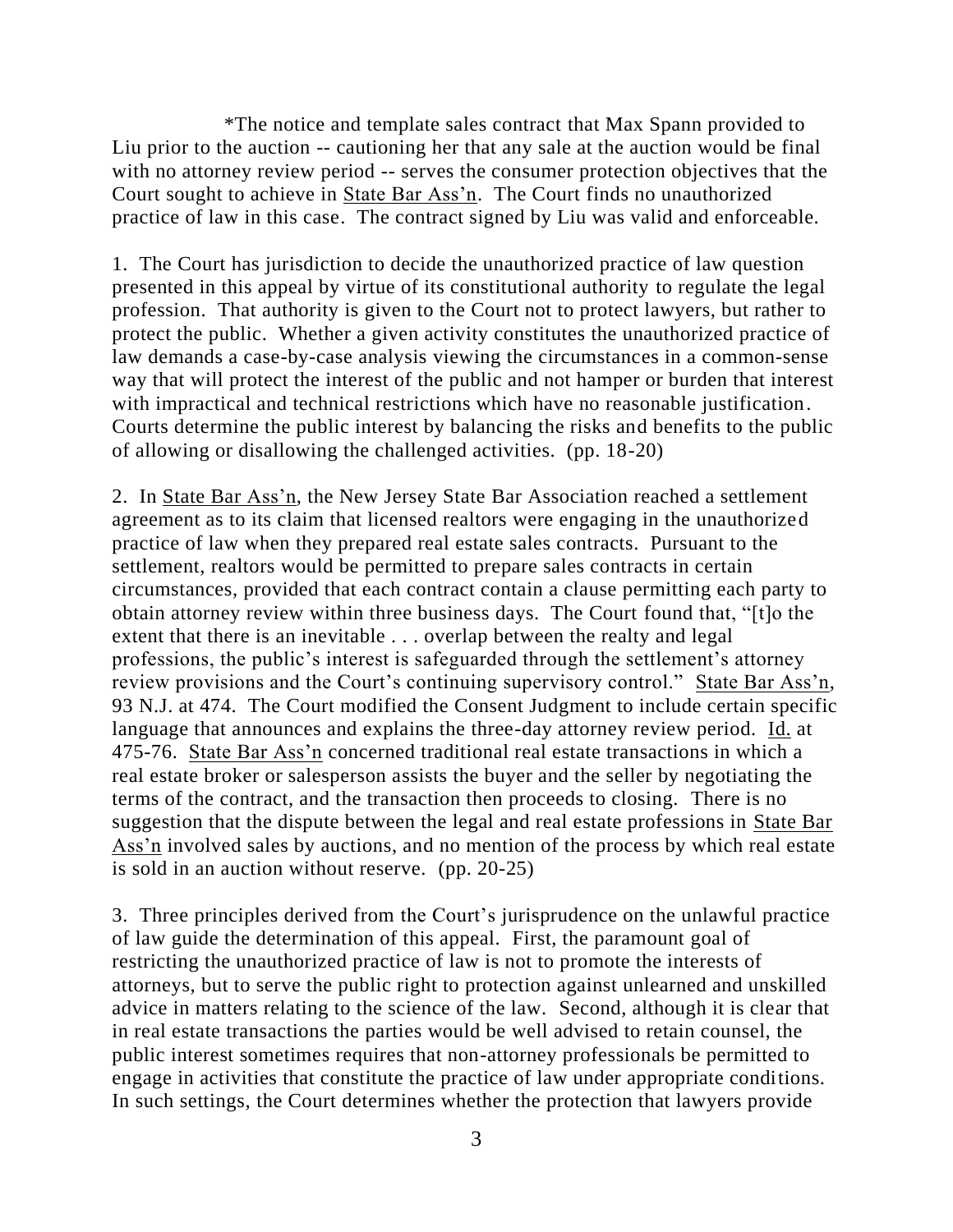and parties need can be addressed by providing notice of the right to retain counsel and the risk of not doing so. Third, the Court seeks in each case a fair and practical solution that takes into account the essential features and requirements of the transaction chosen by the parties. (pp. 26-29)

4. The real estate transaction at issue here stands in stark contrast to the traditional real estate transaction that was the focus of **State Bar Ass'n.** In a typical real estate transaction, a buyer and seller negotiate the sales price and other terms of the contract, and the contract is prepared in accordance with the agreed-upon terms. In an absolute auction like this one, the seller's offer occurs when there is public notice of an auction without reserve, and the highest bid constitutes acceptance of that offer and determines the sales price. Once the auction commences, the seller must accept the highest bid. Subject to any applicable contract defenses, the parties' contract is ordinarily final and enforceable at the close of the auction. (pp. 29-30)

5. The attorney review period prescribed in State Bar Ass'n is incompatible with the sale of residential real estate by absolute auction. If the Court were to permit counsel to cancel contracts for any reason after an auction as in a traditional real estate transaction, buyers would be deprived of the opportunity to purchase property at a bargain price, and sellers would lose the benefit of an accelerated and final sale. The Court declines to apply the attorney review requirements announced in State Bar Ass'n to the absolute auction at issue here. (p. 31)

6. And the Court does not consider the role of the licensed real estate salesperson in this case to constitute the unauthorized practice of law. If, as trial testimony suggests, a licensed real estate salesperson employed by Max Spann handwrote Liu's name and address and the price terms on a template contract following the auction, that individual did nothing more than memorialize terms that were already part of a contract formed at the auction's conclusion. Further, the public policy objective stated in State Bar Ass'n was substantially achieved by the information that Max Spann provided to Liu before the auction. The importance of legal representation and attorney review of the Contract prior to the auction was clearly communicated to the prospective purchaser in this case, and thus the Court's objective in State Bar Ass'n that buyers and sellers be informed of the opportunity to consult counsel - and the risks of declining to do so -- was achieved here. In sum, there was no unauthorized practice of law in the preparation of the Contract for Sale of Real Estate that Liu executed. (pp. 32-34)

# **AFFIRMED AS MODIFIED.**

**CHIEF JUSTICE RABNER; JUSTICES SOLOMON and PIERRE-LOUIS; and JUDGE FISHER (temporarily assigned) join in JUSTICE PATTERSON's opinion. JUSTICE ALBIN did not participate.**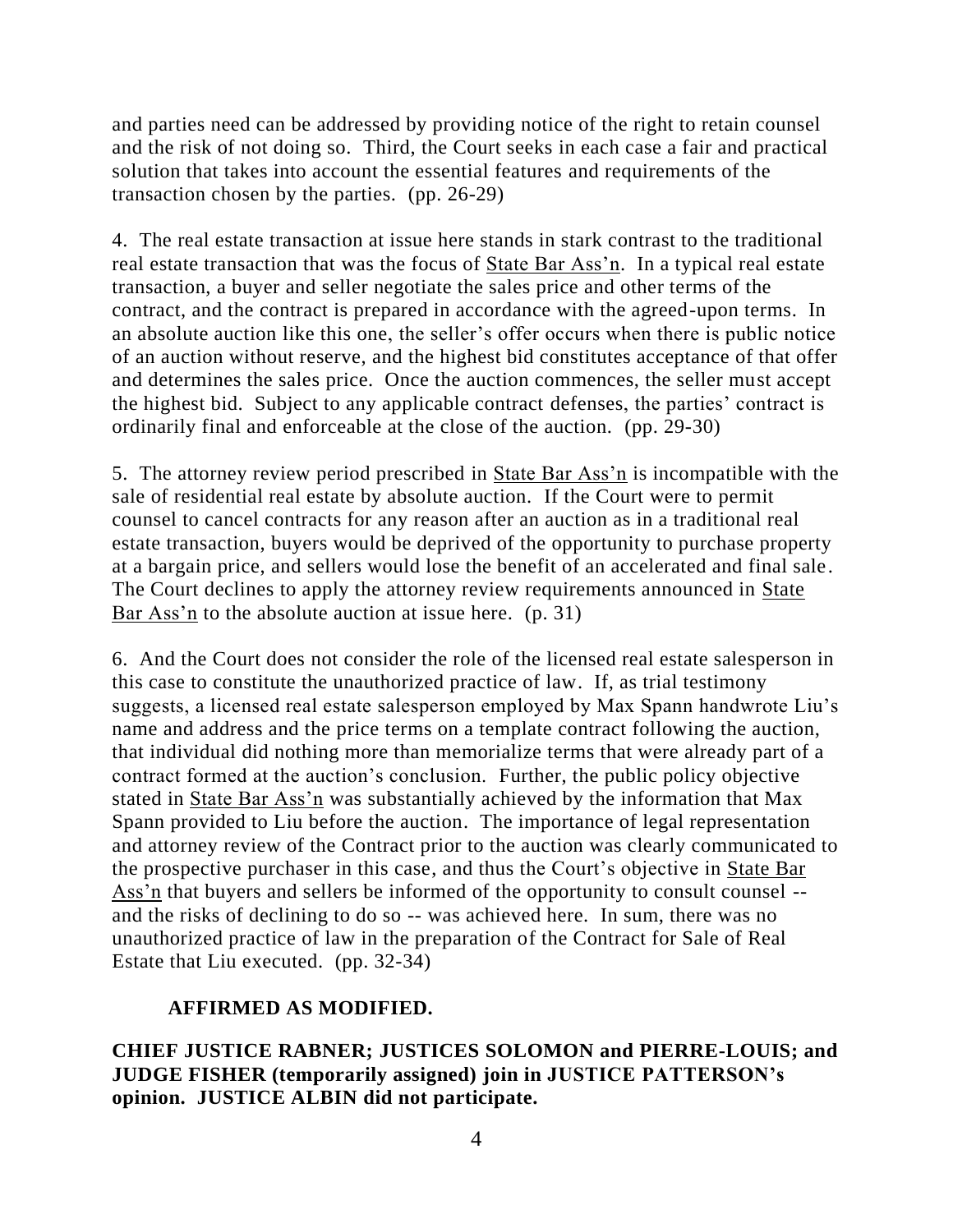### SUPREME COURT OF NEW JERSEY

A-57 September Term 2020

085225

John C. Sullivan, as Trustee of the Sylvester L. Sullivan Grantor Retained Income Trust, and Sylvester L. Sullivan Grantor Retained Income Trust,

Plaintiffs-Respondents,

v.

Max Spann Real Estate & Auction Co.,

Defendant-Respondent,

and

Mengxi Liu,

Defendant-Appellant.

On appeal from the Superior Court, Appellate Division, whose opinion is reported at 465 N.J. Super. 243 (App. Div. 2020).

Argued November 9, 2021 Decided June 9, 2022

Randall J. Peach argued the cause for appellant (Woolson Anderson Peach, attorneys; Randall J. Peach, and Mark S. Anderson, of counsel and on the briefs).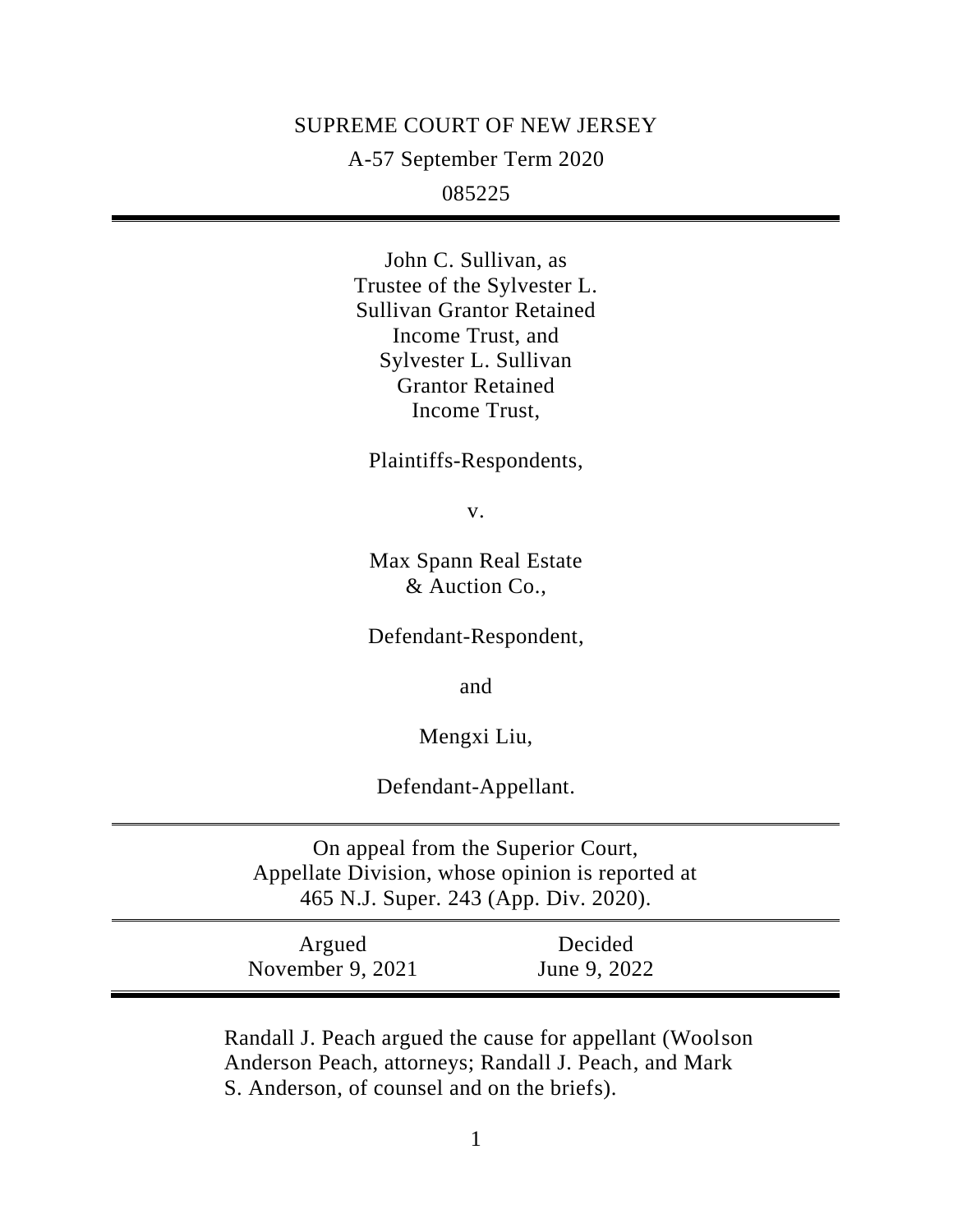Pierre Chwang argued the cause for respondents John C. Sullivan, as Trustee of the Sylvester L. Sullivan Grantor Retained Income Trust, and Sylvester L. Sullivan Grantor Retained Income Trust (Wilentz, Goldman & Spitzer, attorneys; Pierre Chwang, of counsel and on the brief).

Peter G. Verniero argued the cause for respondent Max Spann Real Estate & Auction Co. (Sills Cummis & Gross, and Benbrook & Benbrook, attorneys; Peter G. Verniero, and R. Michael Riecken, of counsel and on the briefs, and Kevin P. Benbrook, on the briefs).

F. Bradford Batcha argued the cause for amicus curiae New Jersey State Bar Association (New Jersey State Bar Association, attorneys; Domenick Carmagnola, President, of counsel and on the brief, and F. Bradford Batcha, and Martin Liberman, on the brief).

Barry S. Goodman argued the cause for amicus curiae New Jersey Realtors® (Greenbaum, Rowe, Smith & Davis, attorneys; Barry S. Goodman, of counsel and on the brief, and Conor J. Hennessey, on the brief).

JUSTICE PATTERSON delivered the opinion of the Court.

# In New Jersey State Bar Ass'n v. New Jersey Ass'n of Realtor Boards,

we held that a licensed real estate broker or salesperson who prepares a contract for the sale of certain categories of residential real estate does not engage in the unauthorized practice of law, provided that the agreement prescribes a three-day attorney review period during which either party's counsel may cancel the contract. 93 N.J. 470, 471-86, modified, 94 N.J. 449 (1983).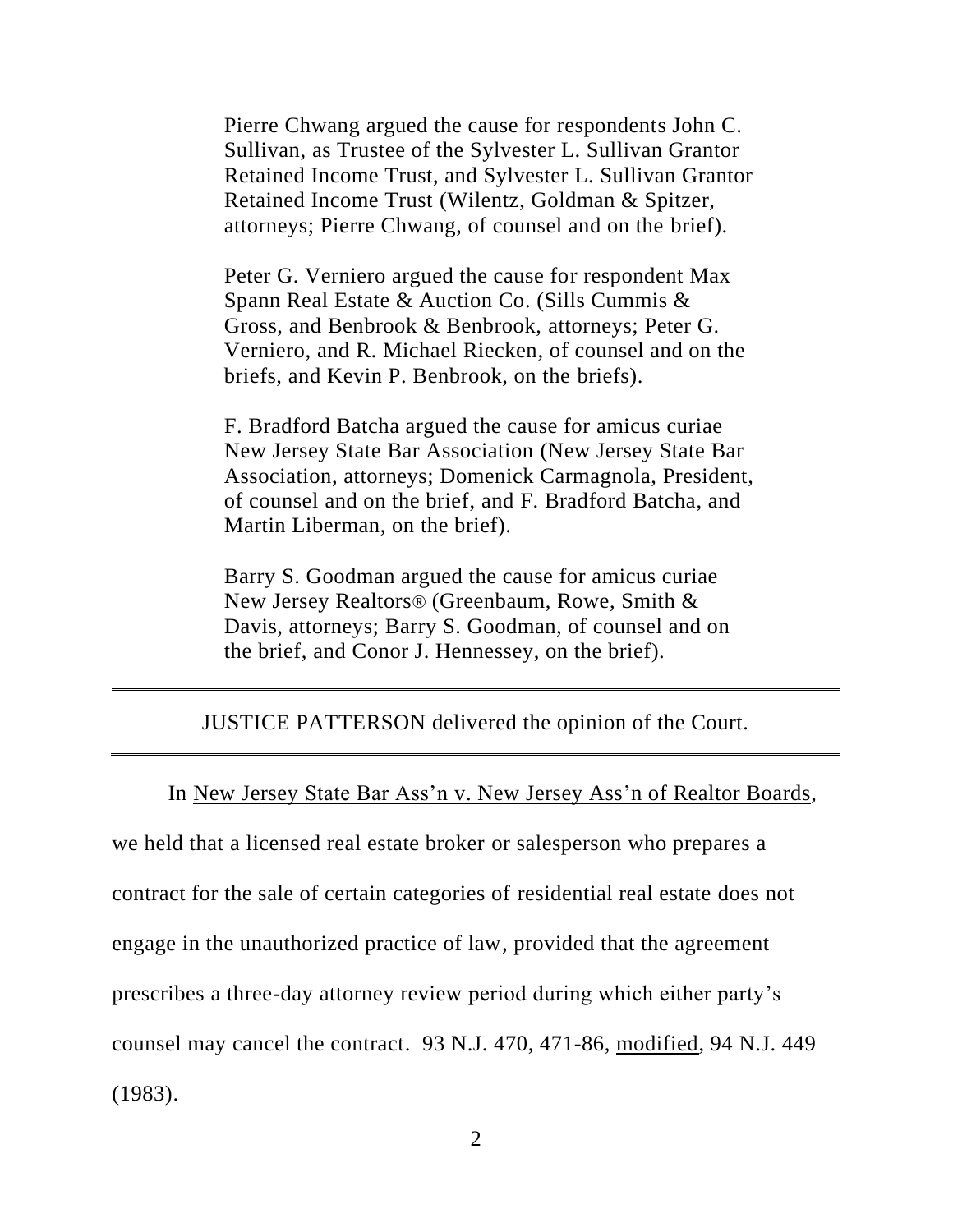This appeal as of right, based on a dissent in the Appellate Division, raises the question whether our holding in State Bar Ass'n mandates a threeday attorney review clause in a sales contract executed after an absolute auction of residential real estate.

Defendant Mengxi Liu, the successful bidder in a real estate auction conducted by defendant Max Spann Real Estate and Auction Co. (Max Spann), asserted as a defense to the seller's breach of contract action that the contract she signed to purchase the property was void and unenforceable. In her appeal of the trial court's judgment finding her in breach of her contract, Liu argued that the agreement was unenforceable because a licensed real estate salesperson employed by Max Spann wrote her name and address as the buyer and purchase price information on blank spaces in a template sales contract following the auction. Liu contended that this activity constituted the unauthorized practice of law because the contract did not provide for the threeday attorney review period that we mandated in State Bar Ass'n.

In a split decision, the Appellate Division declined to apply State Bar Ass'n to the absolute auction at issue. Sullivan Grantor Retained Income Tr. v. Max Spann Real Est. & Auction Co., 465 N.J. Super. 243, 256-66 (App. Div. 2020). Noting that Max Spann advised Liu prior to the auction that there would be no three-day attorney review period and that it encouraged her to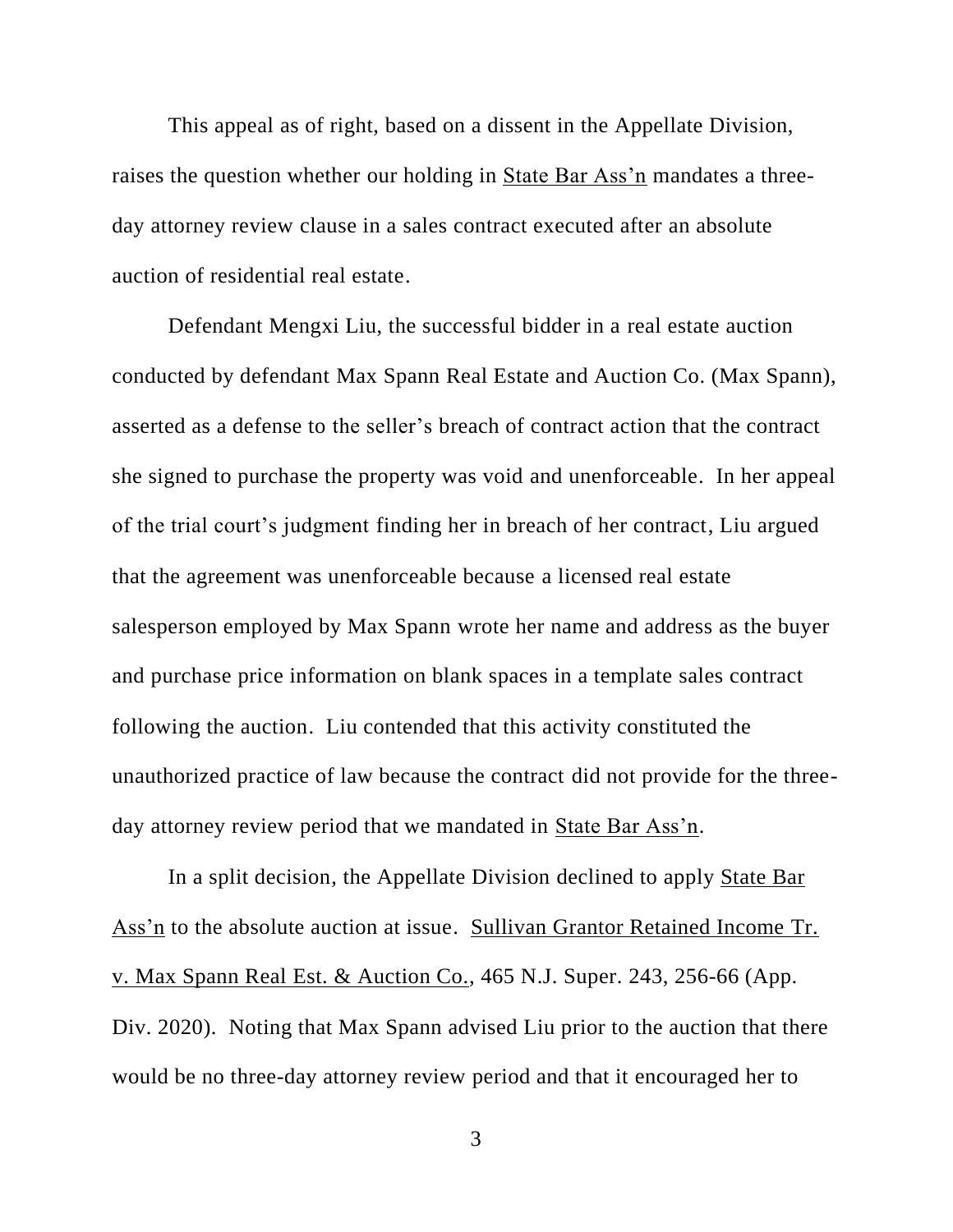consult a lawyer, the Appellate Division majority concluded that we did not intend State Bar Ass'n to govern in the circumstances of this appeal. Id. at 260. The dissenting Appellate Division judge reasoned that because this Court in State Bar Ass'n identified no exception for sales of residential property by auction, the Appellate Division majority exceeded its authority when it excluded auction sales from the attorney review requirement. Id. at 266-73 (Fuentes, P.J.A.D., dissenting).

We agree with the Appellate Division that a residential real estate sale by absolute auction is distinct from a traditional real estate transaction in which a buyer and seller negotiate the contract price and other terms and memorialize their agreement in a contract. See id. at 259-61 (majority opinion). In an absolute auction or an auction without reserve, as is the issue here, the owner unconditionally offers the property for sale and the highest bid creates a final and enforceable contract at the auction's conclusion, subject to applicable contract defenses. Panetta v. Equity One, Inc., 190 N.J. 307, 312 n.1 (2007). Were we to impose the three-day attorney review prescribed in State Bar Ass'n on residential real estate sales conducted by absolute auction, we would fundamentally interfere with the method by which buyers and sellers choose to conduct such sales. We view the notice and template sales contract that Max Spann provided to Liu prior to the auction -- cautioning her that any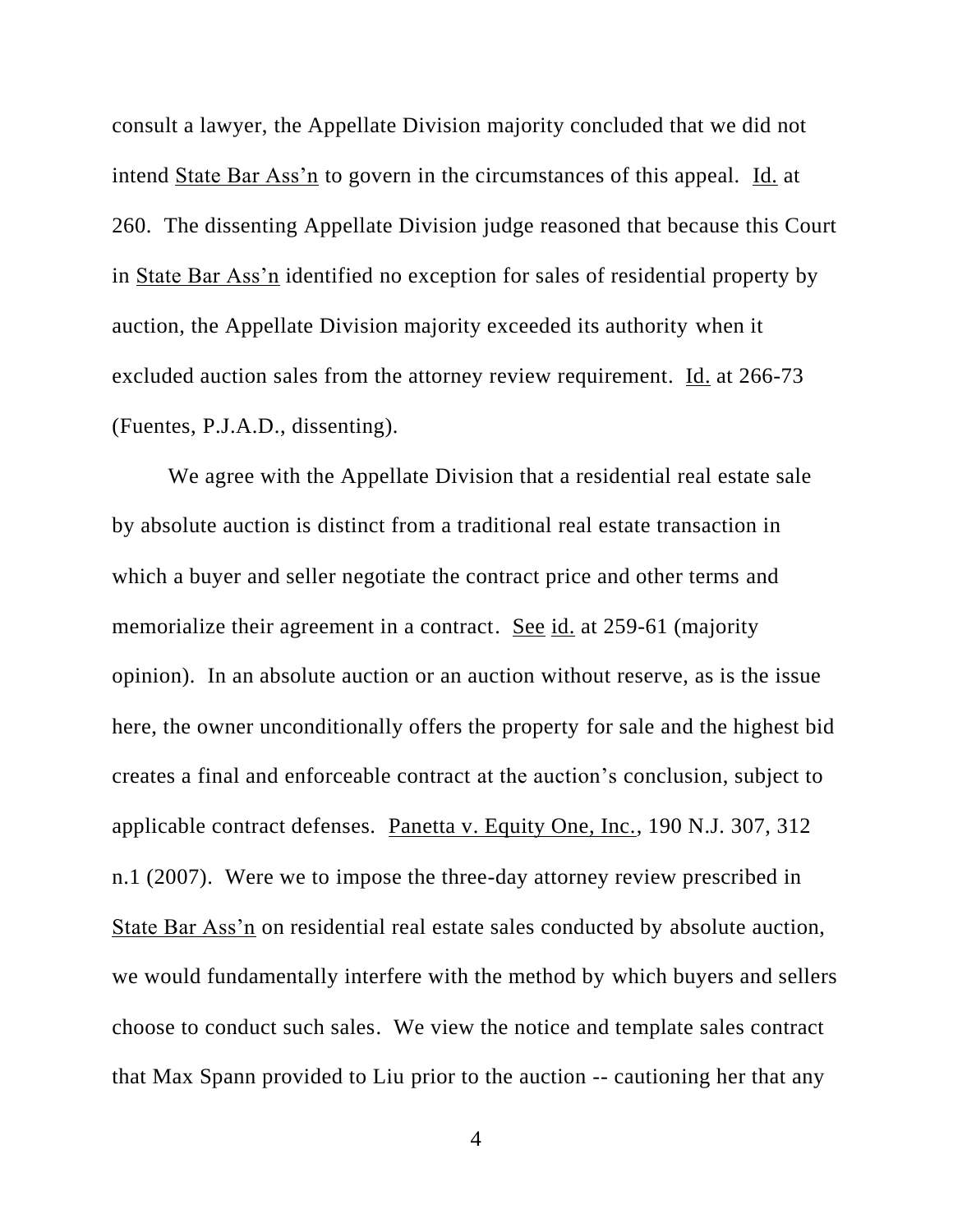sale at the auction would be final with no attorney review period -- to serve the consumer protection objectives that we sought to achieve in State Bar Ass'n. We find no unauthorized practice of law in this case and hold that the contract signed by Liu was valid and enforceable.

Accordingly, we affirm as modified the Appellate Division's judgment.

# I.

## A.

#### 1.

Max Spann is a licensed real estate agency operated by Max Spann, Jr. (Spann), a licensed real estate broker.<sup>1</sup> The agency has conducted real estate auctions for more than fifty years.

According to Spann's testimony, Max Spann's standard procedure in advance of a real estate auction is to provide prospective bidders with a detailed Property Information Package about the property to be sold, including "surveys, zoning, title, if we have it, [and the] seller's disclosure." Spann stated that in order to participate in an auction conducted by his agency, a prospective bidder is required to complete a Bidder Registration Form prior to the auction and accept "the terms and conditions of the auction, should they

<sup>&</sup>lt;sup>1</sup> We summarize the facts based on the trial record.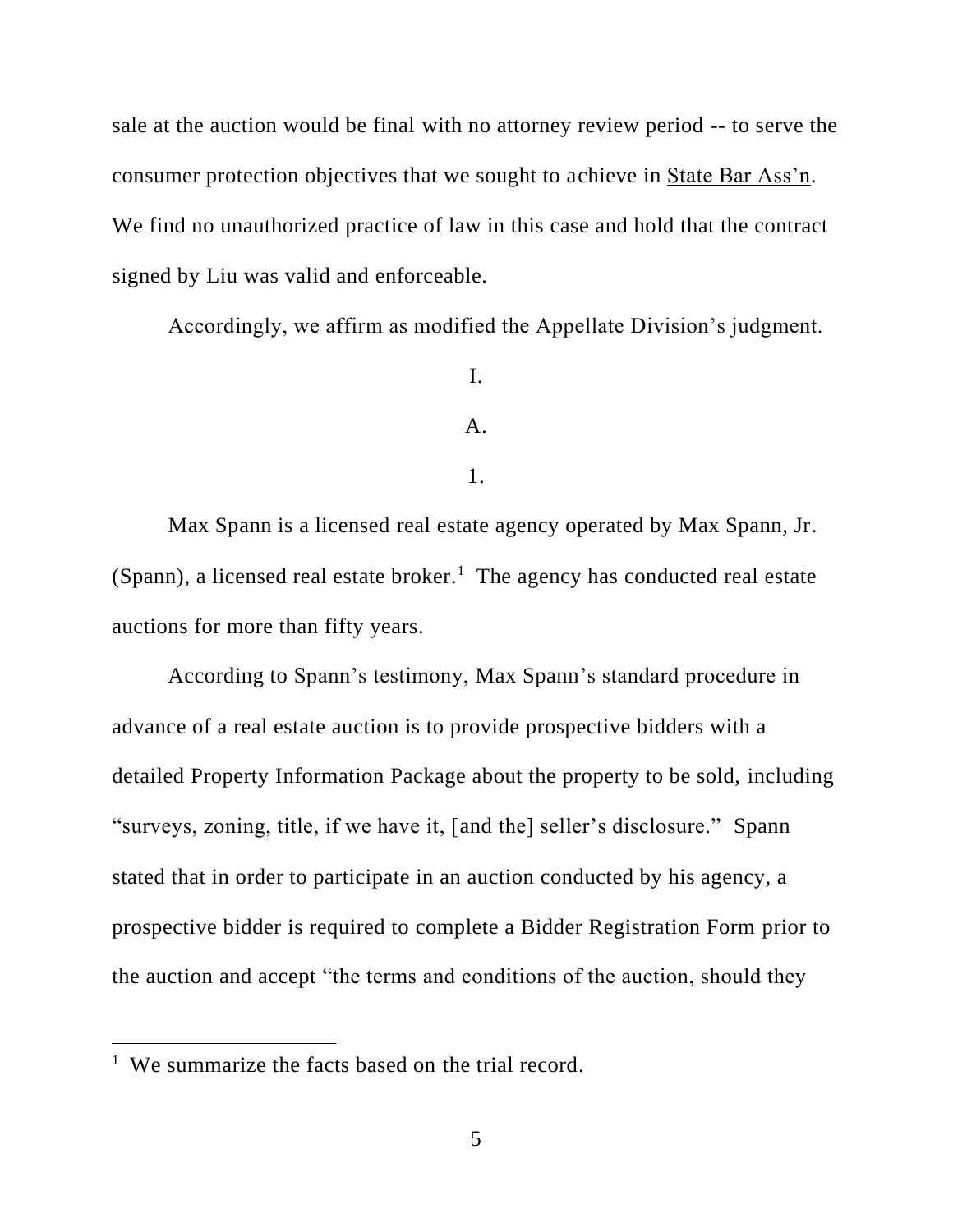participate." The Bidder Registration Form states that by executing the form, the prospective bidder agrees to review the Property Information Package prior to the auction. Spann testified that a prospective bidder who submits a completed Bidder Registration Form is provided the Property Information Package regarding the auction electronically or in paper form.

In the Bidder Registration Form, Max Spann notifies prospective bidders that "[t]he successful high bidder will be required to sign a contract of sale immediately upon the conclusion of the auction." By signing the form, the bidder agrees to "review the contract of sale prepared by Seller's Counsel" that is included in the Property Information Package. The form also confirms that, as a condition of participating in the auction, the bidder "recognize[s] that this is an auction sale and is not subject to an attorney review period."

A blank template of the Contract for Sale of Real Estate included in the Property Information Package reiterates information provided in the Bidder Registration Form. A notice attached to the contract instructs the buyer and seller to "read this notice before signing the contract." In that notice, Max Spann states that the real estate broker "represent[s] the seller, not the buyer" and that "[t]he title company does not represent either the seller or the buyer." It discloses that the bidder "will not get any legal advice unless you have your own lawyer"; that "[s]igning the contract is a big step"; and that "[a] lawyer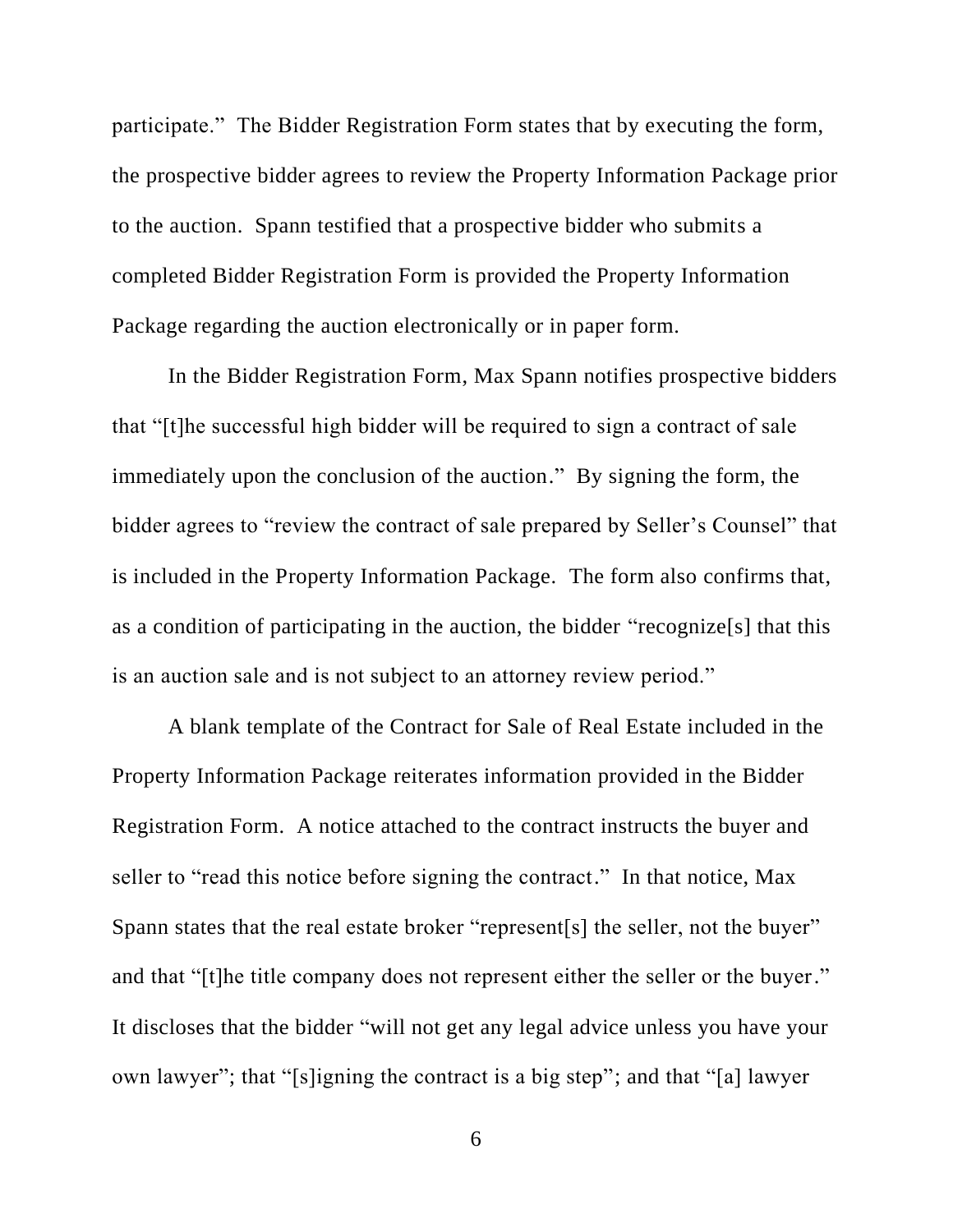would review the contract, help you to understand it, and to negotiate its terms." Max Spann advises prospective bidders on the notice that "[t]he contract is final and binding"; that "[a] buyer without a lawyer runs special risks"; and that "[w]hether you retain a lawyer is up to you."

A paragraph in the contract entitled "Attorney Review" provides that

[t]his Contract was reviewed and prepared by Seller's counsel. While the terms and conditions herein are non-negotiable and will not be altered, it has been made available for review by prospective purchasers and their legal representation prior to Auction Day and on Auction Day itself. Both parties agree that the three (3) day attorney review period does not apply to this transaction.

The contract includes blank spaces for the name and address of the buyer, the bid price, the buyer's premium representing ten percent of the bid price, and the total purchase price.

Spann testified that following a successful bid, the terms of the contract that are left blank in the template would be filled in by hand by a Max Spann employee, by the buyer, or by the seller.

2.

The transaction that gave rise to this appeal was the sale of a residential property in Bernardsville (Property). At the time of the auction, the Property was owned by plaintiff Sylvester L. Sullivan Grantor Retained Income Trust. Plaintiff John C. Sullivan (Trustee) was appointed Trustee of that Trust.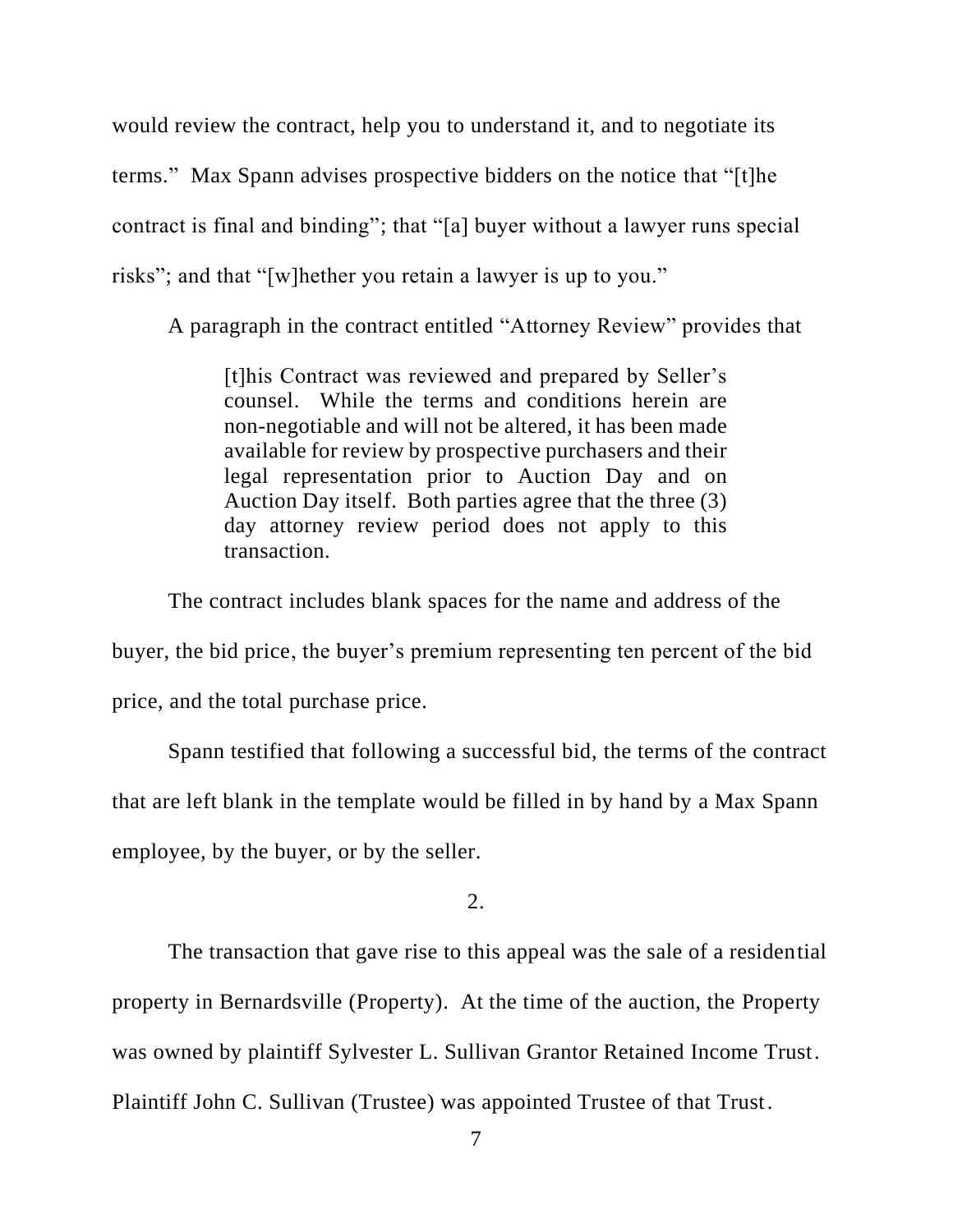On September 7, 2016, Max Spann and Sylvester L. Sullivan, Grantor of the Trust, entered into a Real Estate Auction Agreement. That Agreement stated that the seller would "sell the Property Absolute, meaning regardless of price, pursuant to the terms of the Contract of Sale as prepared by Seller's attorney." It also provided that Max Spann would collect and hold in escrow an "earnest money deposit from the high bidder" and that, in the event that the highest bidder were to forfeit the earnest money deposit, that deposit would be "divided equally between the parties hereto, one half to the Seller and one half to the Broker, except that the Broker's portion shall not exceed the regular commission due." According to Spann, the Trust's attorney reviewed the template Contract for Sale of Real Estate that was sent to prospective purchasers prior to the auction, and approved it without requesting any revisions.

Liu, who testified that she was a college graduate and spoke Mandarin and "some basic simple English," was an experienced bidder at real estate auctions. She stated that she and her husband, Liang Wang, had purchased six residential properties prior to the auction at issue. Liu testified that she and her husband had previously attended four or five real estate auctions conducted by Max Spann and had unsuccessfully bid at one of them.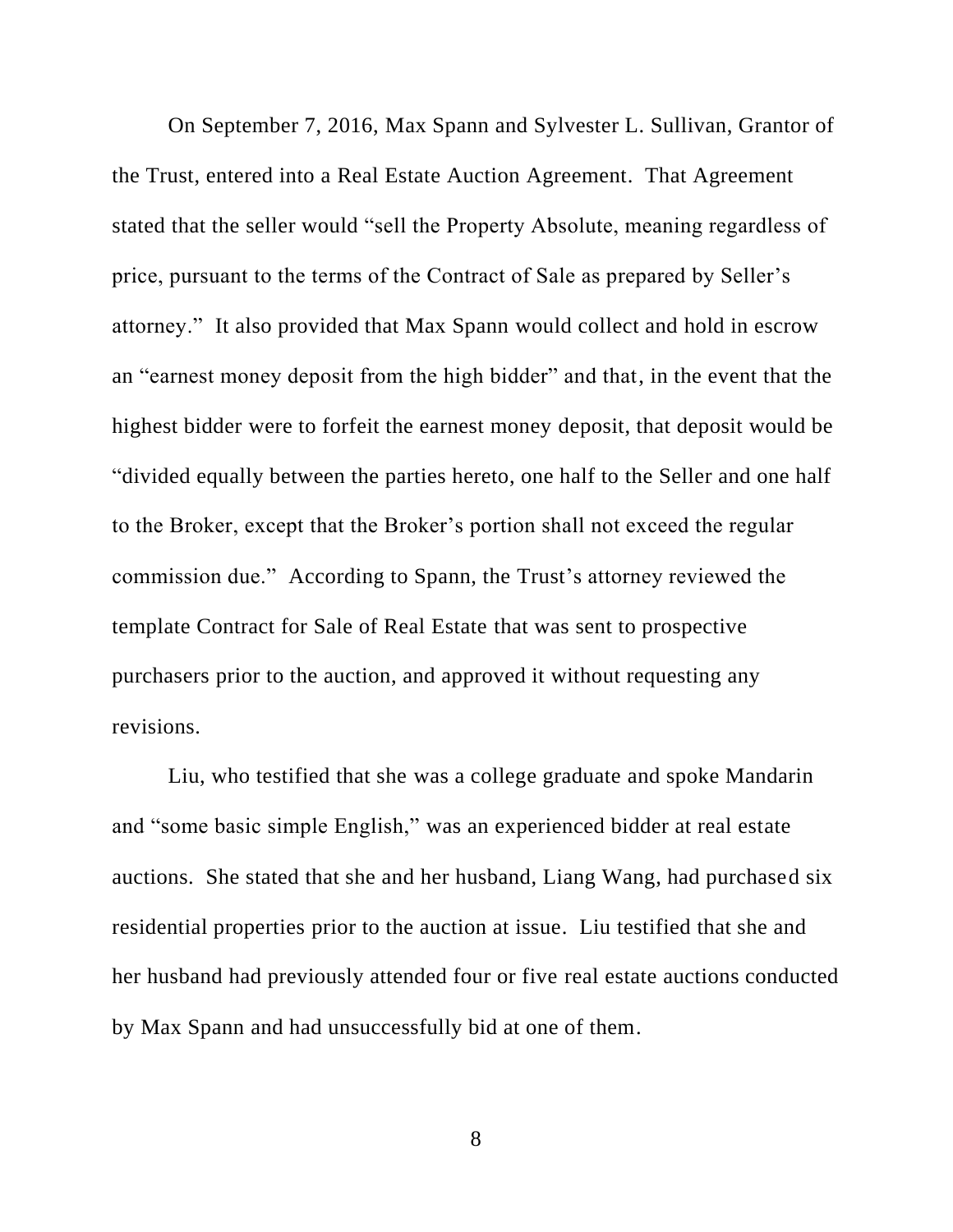On September 25, 2016, either Liu or Wang completed a Bidder Registration Form for the auction of the Property. On the form, Wang's name was handwritten but crossed out, and Liu's name, Wang's e-mail address, Wang's telephone number, and their home address were handwritten. The form was signed, but it is unclear whether Liu or Wang signed it; Liu testified that she did not sign the form and that she believed that the notation on the signature line represented Wang's initials. The signer of the form acknowledged receipt of the Property Information Package, which included the template Contract for Sale of Real Estate and the attached notice.

The auction was held at a hotel on October 20, 2016. According to Liu's testimony at trial, she sat with Wang during the bidding for the Property. She said she was "a little bit anxious" because the bids on the Property exceeded her \$800,000 budget for the auction. Liu bid \$1.1 million for the Property, and was the highest bidder when the auction ended.

Liu testified that in the wake of her successful bid, Max Spann employees escorted her to a separate room, where the Trustee and Liu executed the Contract for the sale of the Property (Contract). The parties' Contract was the template Contract for Sale of Real Estate that Liu had previously received, with the buyer's name and address, the bid price, the premium, and the total price handwritten in the blank spaces.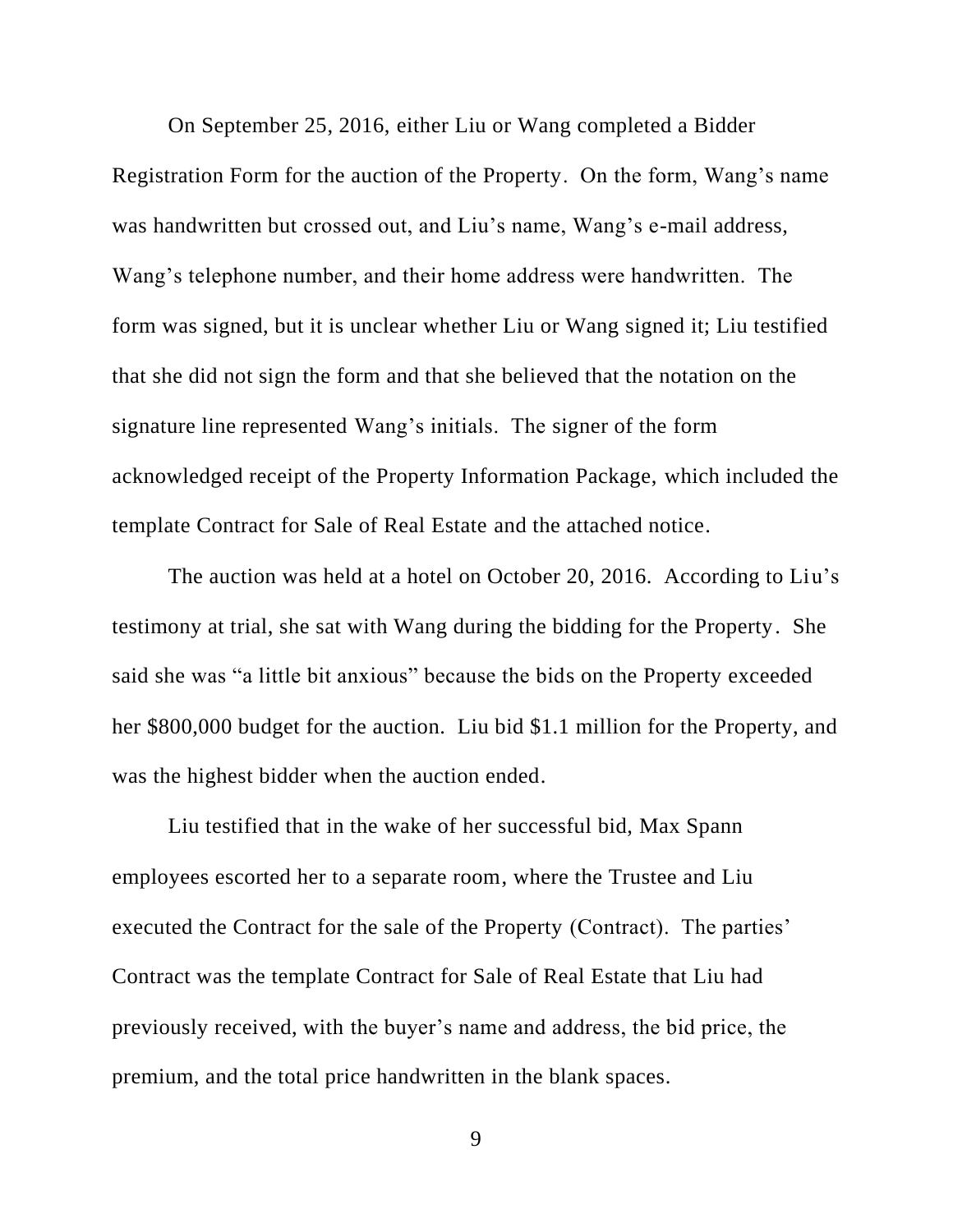Liu and the Trustee signed the Contract. Liu, the Trustee, and Spann signed the notice page attached to the Contract, which stated the importance of retaining counsel before an auction and the risks of self-representation at an auction sale.

Liu paid \$121,000 as an earnest money deposit on the purchase of the Property. Pursuant to its Auction Agreement with the seller, Max Spann deposited the earnest money deposit in an escrow account.

3.

Liu testified that she attempted to secure a mortgage to purchase the Property but was unable to do so. She stated that she traveled to China in an attempt to obtain the money she needed but was barred by Chinese law from wiring the money to the United States. Liu was unable to satisfy her obligations under the Contract and did not purchase the Property. Max Spann did not pay the Trust any portion of Liu's \$121,000 earnest money deposit. It retained that deposit in an escrow account.

On March 9, 2017, Max Spann conducted a second auction to sell the Property. The Trust sold the Property to the highest bidder for \$825,000.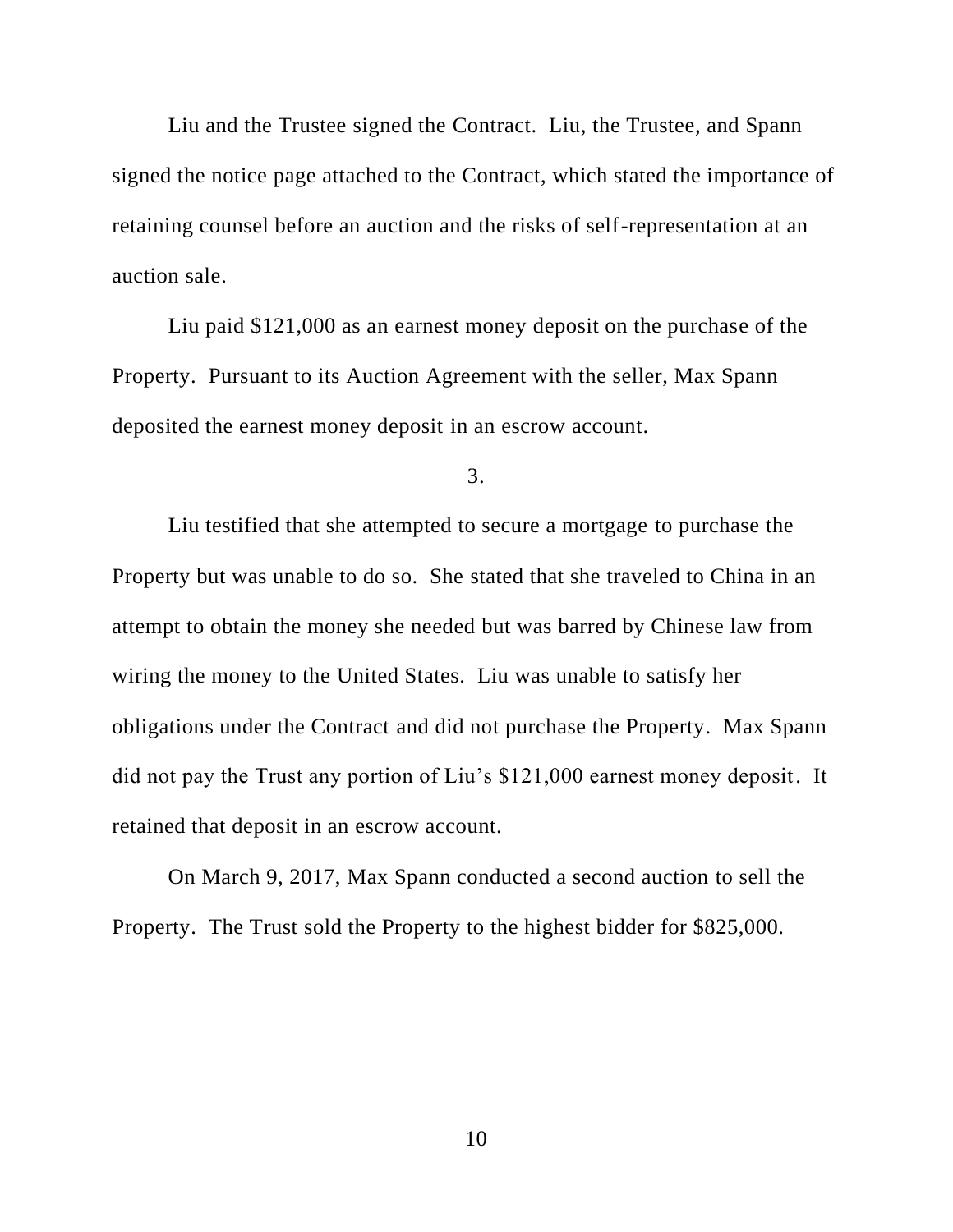B.

1.

Plaintiffs brought this action against Max Spann in the Law Division. They alleged that Max Spann breached the Auction Agreement because it failed to qualify Liu as a buyer with sufficient funds to close title, and they asserted claims for breach of the implied covenant of good faith and fair dealing and for unjust enrichment based on Max Spann's refusal to release Liu's earnest money deposit to the Trust.

After the trial court ruled that Liu was an indispensable party, plaintiffs filed an amended complaint naming Liu as a defendant. They sought a declaratory judgment that Liu had breached the Contract, that she was not entitled to a return of her deposit, and that the deposit should be paid in its entirety to the Trust as liquidated damages as a remedy for Liu's breach of contract. Max Spann filed a counterclaim against plaintiffs and a crossclaim against Liu, contending that Liu had breached her contract and forfeited her right to her earnest money deposit. It sought a declaratory judgment that it was entitled to half of the funds held in escrow and that plaintiffs were entitled to the other half of those funds. In her answer, Liu asserted as an affirmative defense that "there was no meeting of the minds sufficient to form a contract, which was exacerbated by the language barrier of Liu." At that stage, Liu did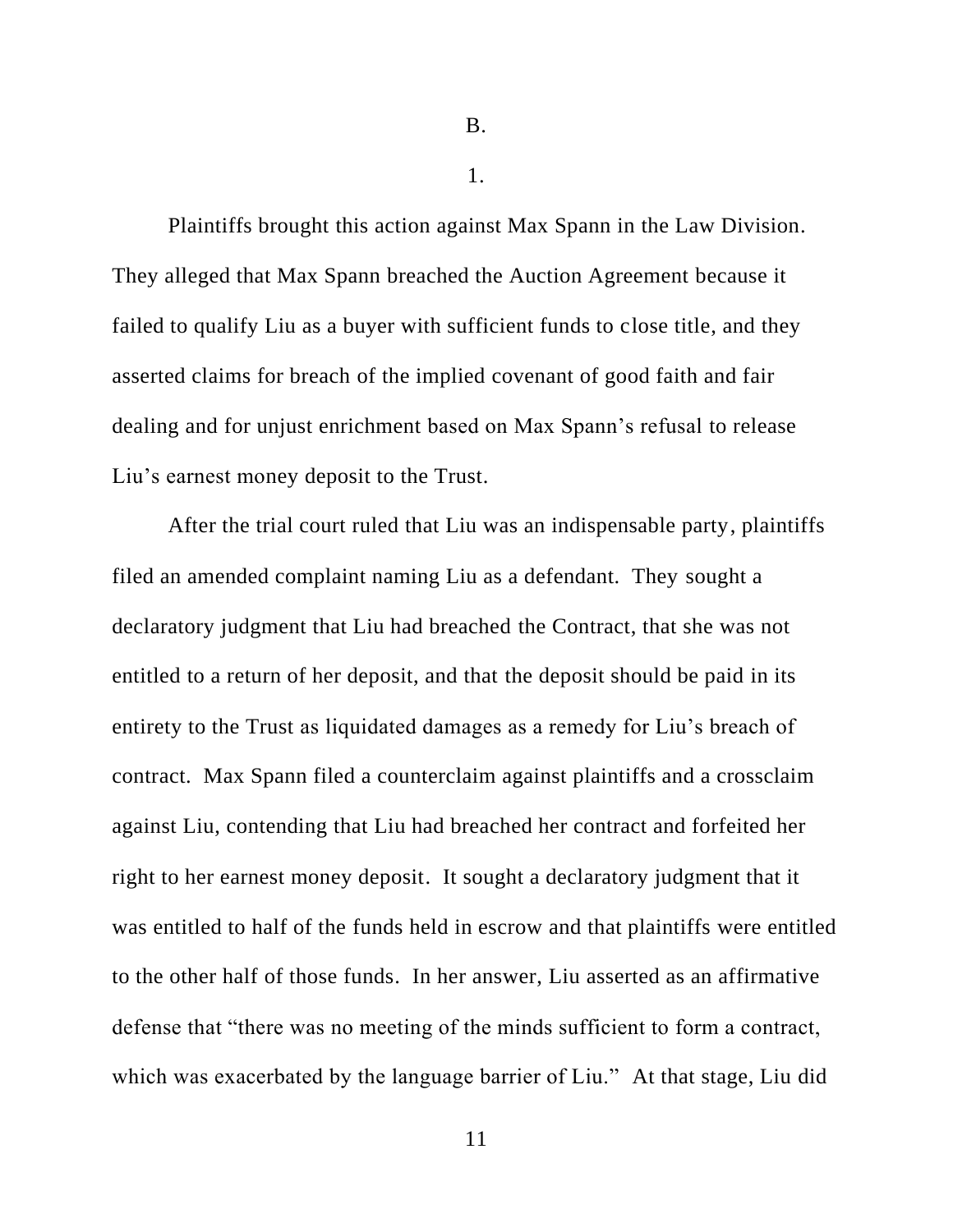not challenge the Contract on the ground that it lacked a provision for a threeday attorney review period.

After denying cross-motions for summary judgment, the trial court conducted a bench trial. The Trustee, Spann, and Liu testified before the trial court. At the court's direction, the parties submitted briefs addressing whether a contract for a residential real estate sale at auction is valid without a provision for attorney review.

The trial court found that Max Spann prepared the Contract, that Liu signed it, and that Wang had apparent authority to act on Liu's behalf. The court concluded that the Max Spann representative who escorted Liu to a separate room after the bidding was "most probably Susan Dann who filled in the blanks on the contract for the sale of the real estate."

The trial court stated that if this Court's decision in State Bar Ass'n required an attorney review clause in contracts for the sale of residential real estate at auction, the Contract would be voidable and Liu would be entitled to the return of her earnest money deposit in the amount of \$121,000. It held, however, that "where a bidder has had adequate time to have the contract reviewed by their attorney and make changes prior to the auction sale," no three-day attorney review clause was necessary. The trial court reasoned that in the auction sale, the consumer-protection purpose of the attorney review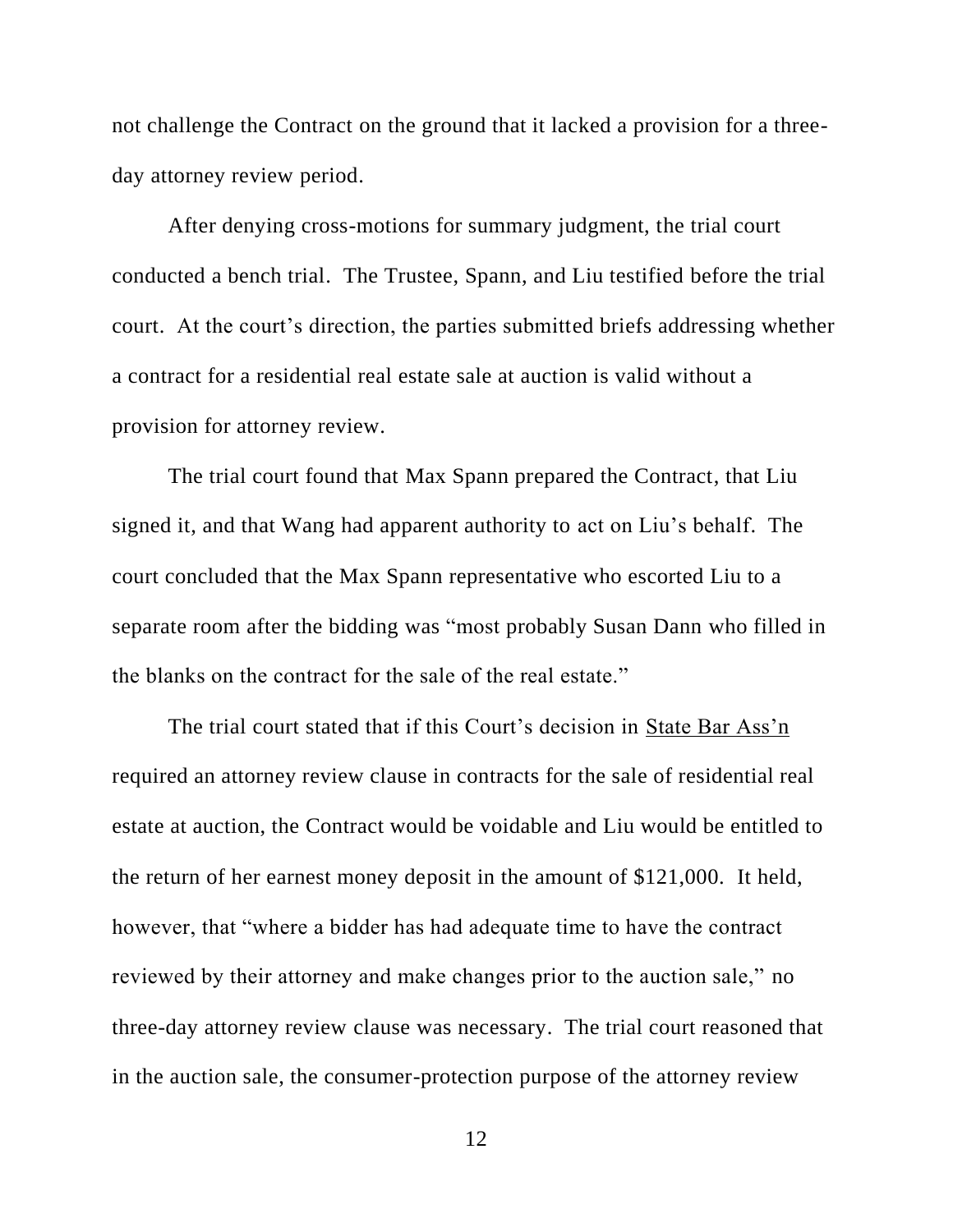clause was achieved because the bidder was provided with a copy of the sales contract in advance of the auction and indicated that she would review it before bidding on the Property.

The trial court accordingly held that the Contract was enforceable and that Liu had breached the Contract by failing to purchase the Property. It entered judgment on plaintiffs' breach of contract claim against Liu. The trial court rejected plaintiffs' argument that Max Spann had breached the Auction Agreement and dismissed plaintiffs' claims against Max Spann for breach of the implied covenant of good faith and fair dealing and for unjust enrichment. It ordered that Liu's \$121,000 earnest money deposit held in escrow should be divided equally between Max Spann and the Trust. The court dismissed all remaining claims, counterclaims, and crossclaims, and stayed its judgment pending appeal.

## 2.

Liu appealed the trial court's judgment. She argued before the Appellate Division that the Contract for Sale of Real Estate was unenforceable because it did not comply with this Court's decision in State Bar Ass'n, that the trial court's ruling authorized real estate agents to engage in the unauthorized practice of law, and that the notice sent to Liu encouraging her to retain counsel was an inadequate substitute for an attorney review clause. Plaintiffs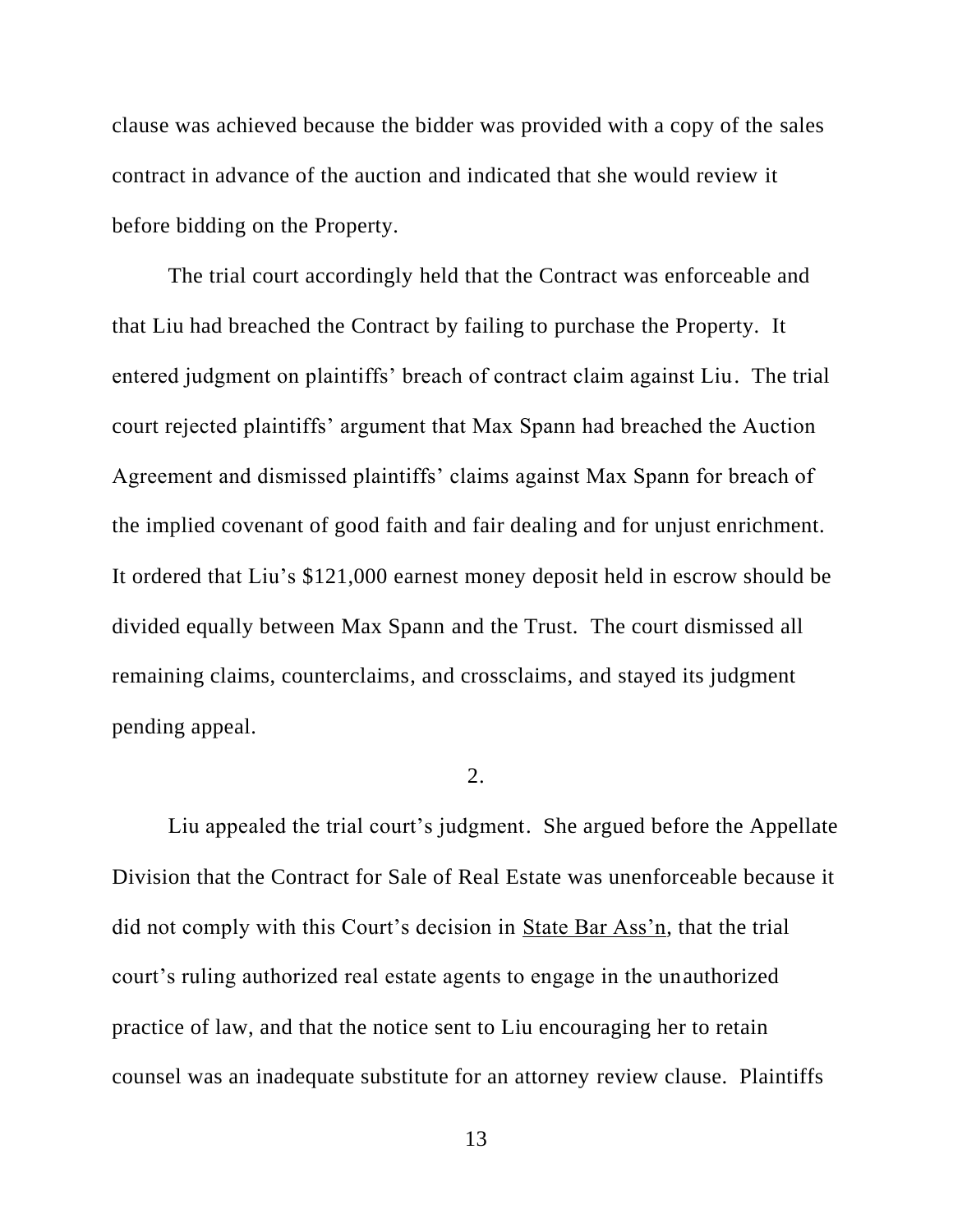filed a cross-appeal, arguing that they were entitled to the entirety of Liu's \$121,000 deposit, not fifty percent of that deposit as the trial court had ruled.

In an opinion by Judge Firko, the Appellate Division affirmed the trial court's judgment. Sullivan, 465 N.J. Super. at 256-66. The court observed that in State Bar Ass'n, we sought to protect consumers contemplating real estate transactions by providing them with notice of their right to have an attorney review real estate contracts and prescribing a three-day period for such review. Id. at 258-59. The appellate court distinguished "a typical real estate transaction involving one-to-four family homes" from a real estate auction, in which "[t]he seller has an interest to sell property in an expedient manner and liquidate their interest," and "[p]otential buyers are encouraged to seek counsel before the auction is held and review their financial wherewithal." Id. at 259. The court concluded that "a private real estate" auction sale is not the consumer type contract contemplated in [State Bar Ass'n], and therefore, the three-day attorney review period is not required in such a sale." Id. at 260. The Appellate Division rejected Liu's remaining defenses to enforcement of the Contract and ruled that Liu breached the Contract. Id. at 262-64. It held that the trial court had properly rejected plaintiffs' claims against Max Spann and divided Liu's earnest money deposit equally between plaintiffs and Max Spann. Id. at 264-66.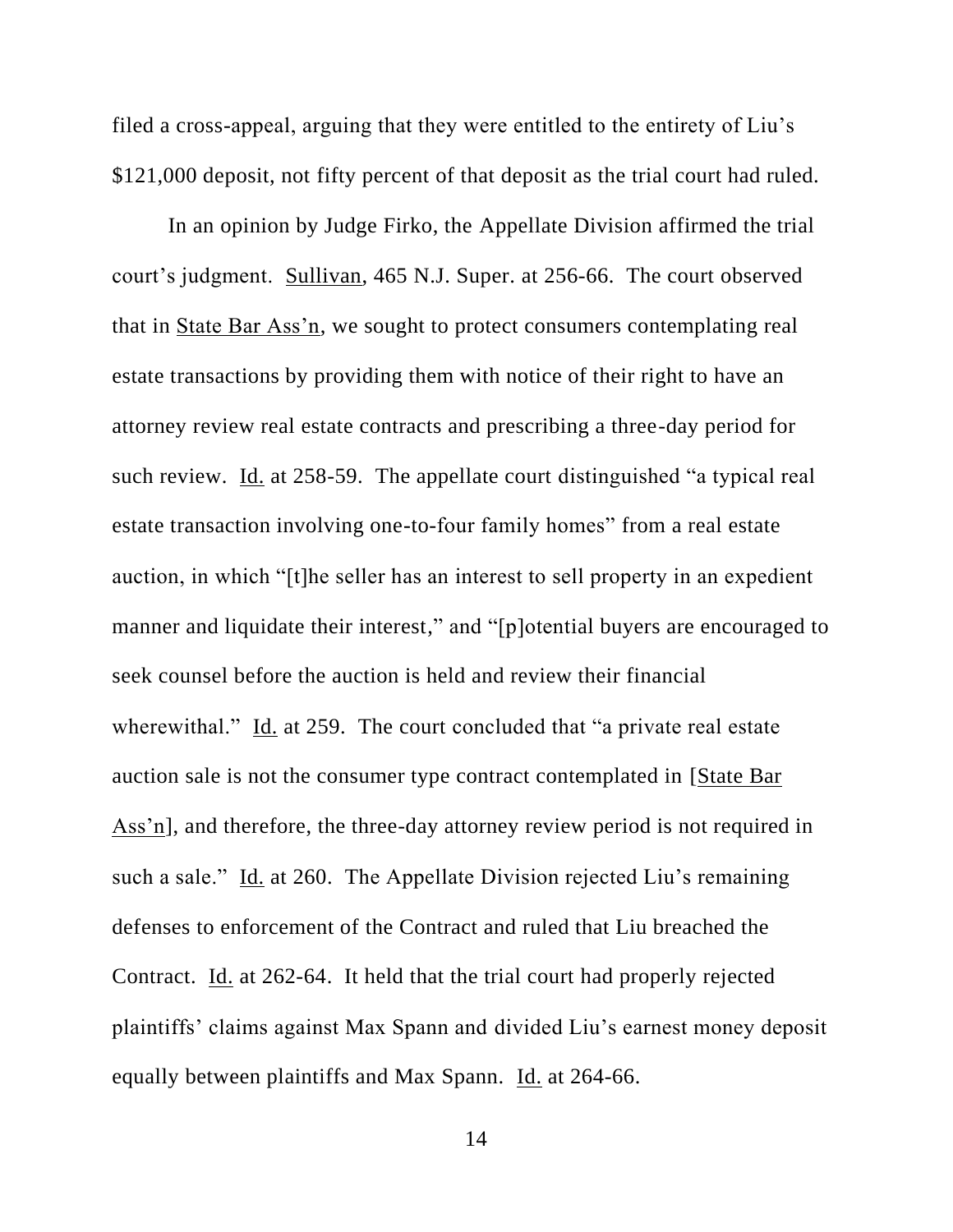Judge Fuentes dissented from the Appellate Division's judgment. Id. at 266-73 (Fuentes, P.J.A.D., dissenting). Noting that in State Bar Ass'n the Court "made no exception for auction sales," the dissenting judge viewed the majority's holding to "exercise[] jurisdictional authority over a subject matter exclusively reserved to our Supreme Court by our State's Constitution." Id. at 269, 271. He stated that the arguments asserted in favor of excluding auction sales from attorney review requirements "may warrant serious consideration by the Supreme Court," but opined that the Appellate Division's "institutional role as an intermediate appellate court precludes [it] from rushing ahead of the Court in an area of law constitutionally reserved for its jurisdiction." Id. at 272-73.

## 3.

Pursuant to Rule 2:2-1(a)(2), Liu appealed the Appellate Division's judgment as of right based on the dissenting opinion. The New Jersey State Bar Association and New Jersey Realtors®, which had participated as amici curiae before the Appellate Division, retained amicus status.

### II.

## A.

Liu urges the Court to reverse the Appellate Division's judgment. She asserts that State Bar Ass'n governs this appeal notwithstanding her prior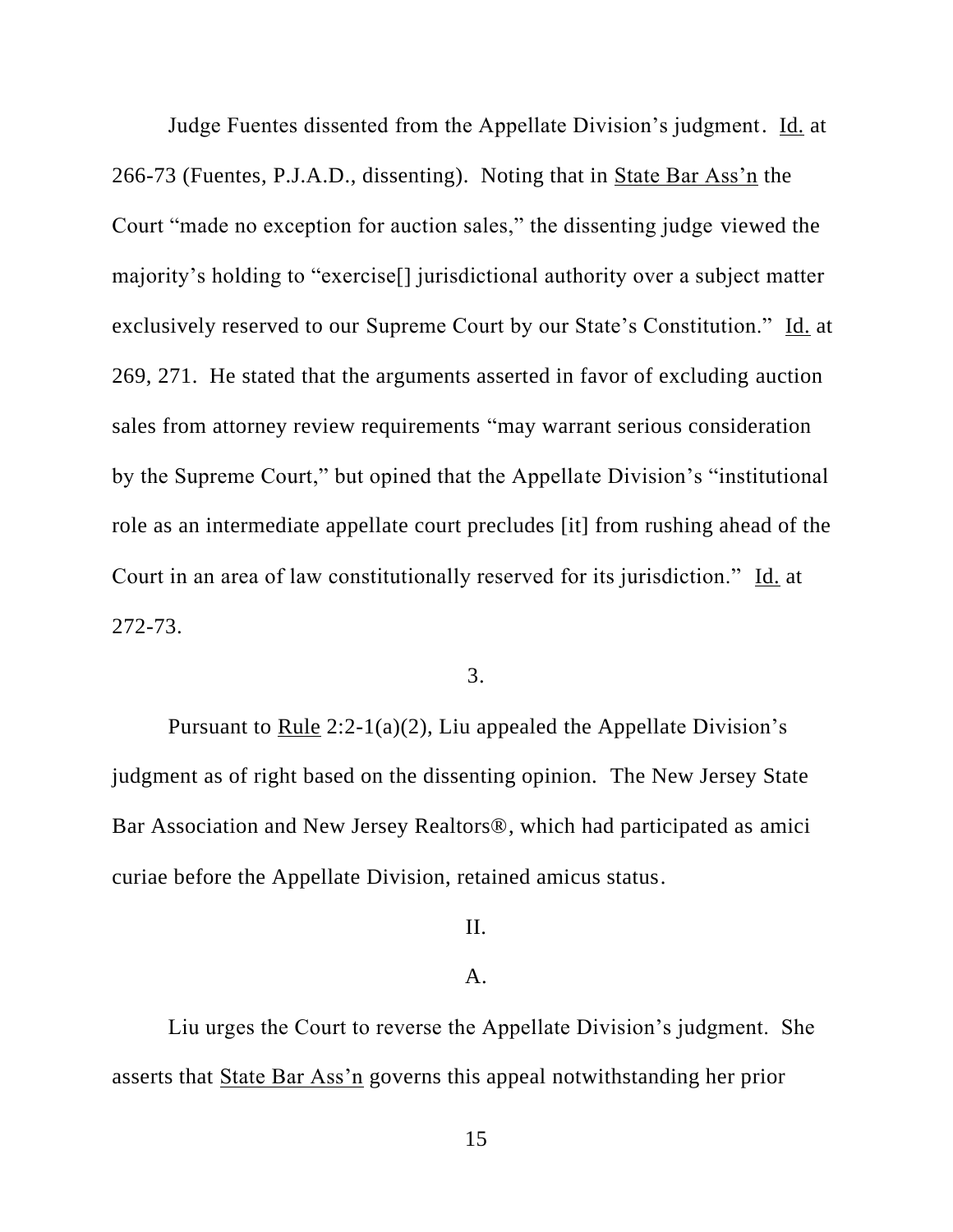experience with real estate auctions, and that the Contract is accordingly void. Liu asserts that it would be unfair to apply any modification of the State Bar Ass'n rule to her because her bid of \$1.1 million was grossly excessive, her failure to purchase the Property was not her fault, and Max Spann engaged in the unauthorized practice of law.

### B.

Plaintiffs argue that the Court should affirm the Appellate Division's determination that the three-day attorney review period prescribed in State Bar Ass'n does not apply to a residential real estate auction, in which prospective buyers are notified that the sale will be final at the close of the auction and encouraged to seek legal counsel before bidding. They assert that a broker or salesperson who fills in blanks to identify the successful bidder and the price after a real estate auction does not engage in the unauthorized practice of law.

C.

Max Spann contends that we should affirm the Appellate Division's judgment. It states that the person who filled in the blanks in the Contract signed by Liu was most likely a licensed member of its staff. Max Spann asserts, however, that it did not violate State Bar Ass'n in any case because the Court in that decision did not contemplate auction sales, which are fundamentally different from typical real estate transactions. It argues that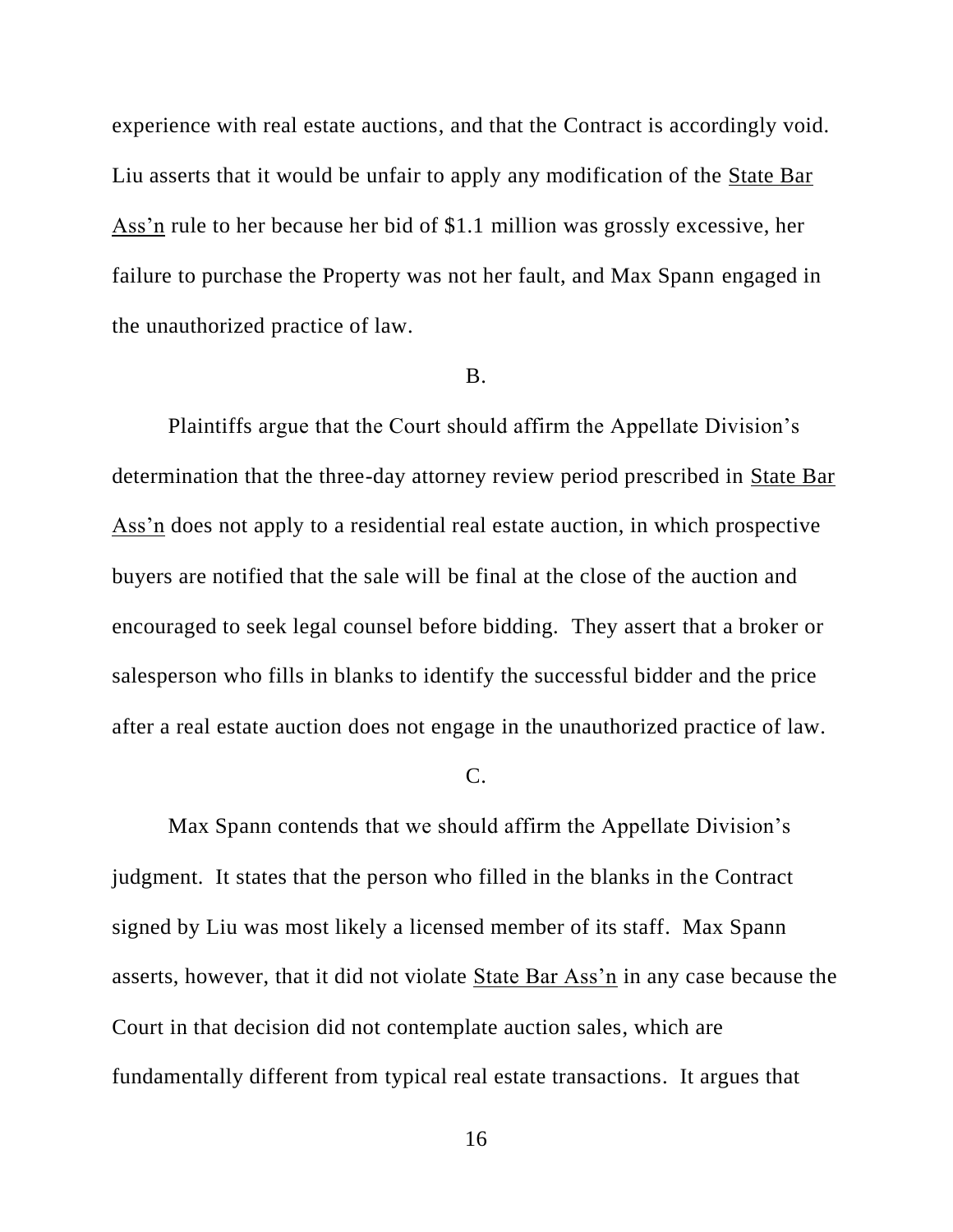when a prospective buyer has effective notice and the contract in advance of an auction with sufficient time to consult counsel, there is no need for postauction attorney review, and that allowing counsel for a party to cancel a contract would disrupt the practice of selling real estate at auction.

### D.

Amicus curiae New Jersey State Bar Association urges the Court to reverse the Appellate Division's decision and mandate attorney review of realtor-prepared auction sale contracts. It recommends that we impose additional consumer protection requirements on sales of real estate by auction, including a certification that the prospective bidder is a sophisticated investor and notice prior to an auction advising bidders that they should consult counsel in advance of an auction.

## E.

Amicus curiae New Jersey Realtors® argues that the Court should affirm the Appellate Division's judgment and clarify that the attorney review mandate of State Bar Ass'n does not apply to real estate auctions, in which a contract is formed at the moment that the auctioneer signals the close of bidding. Amicus asserts that following a successful bid, a real estate broker or salesperson who fills in missing terms does not engage in the unauthorized practice of law.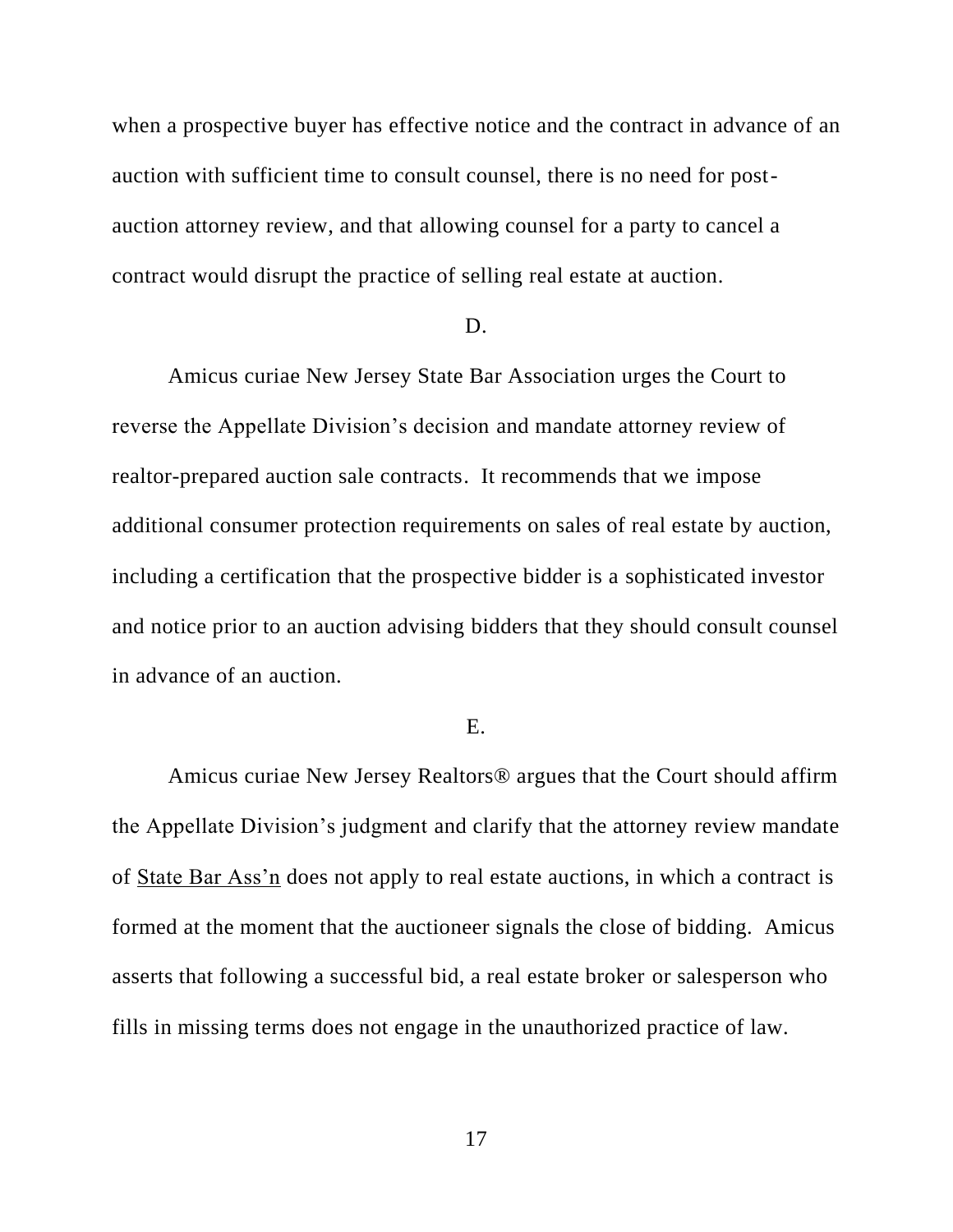A.

1.

This Court has jurisdiction to decide the unauthorized practice of law question presented in this appeal by virtue of its constitutional authority to regulate the legal profession. See N.J. Const. art. VI, § 2, ¶ 3 ("The Supreme Court shall have jurisdiction over the admission to the practice of law and the discipline of persons admitted."); State v. Bander, 56 N.J. 196, 200 (1970) ("Art. VI, § 2, par. 3 of the Constitution of 1947 vests in this Court exclusive jurisdiction over admission of persons to the practice of law and discipline of those admitted."). In accordance with the constitutional mandate, "[w]e are given the power to permit the practice of law and to prohibit its unauthorized practice," and "have exercised that latter power in numerous cases." In re Op. No. 26 of the Comm. on the Unauthorized Prac. of L., 139 N.J. 323, 326 (1995); see also Cape May Cnty. Bar Ass'n v. Ludlam, 45 N.J. 121, 125 (1965) ("This Court has the sole responsibility for determining what constitutes the practice of law . . . .").

Our authority to regulate "the practice of law must be exercised in the public interest; more specifically, it is not a power given to us in order to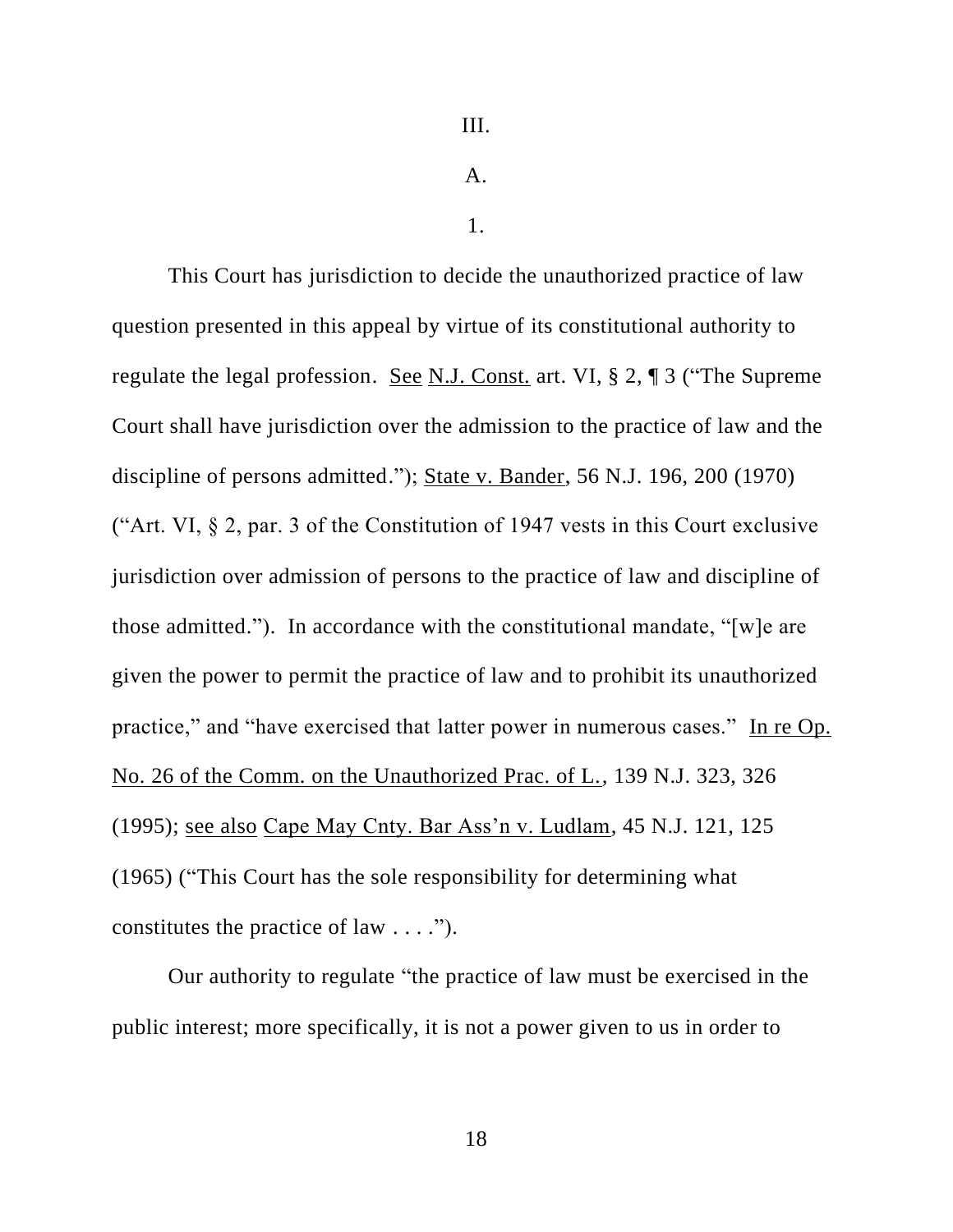protect lawyers, but in order to protect the public." In re Op. No. 26, 139 N.J.

at 327. The question whether a given activity

constitutes the unauthorized practice of law involves more than an academic analysis of the function of lawyers, more than a determination of what they are uniquely qualified to do. It also involves a determination of whether non-lawyers should be allowed, in the public interest, to engage in activities that may constitute the practice of law.

[Ibid.]

That inquiry demands a case-by-case analysis, because "[n]o satisfactory, all-inclusive definition of what constitutes the practice of law has ever been devised." In re Op. No. 24 of the Comm. on the Unauthorized Prac. of L., 128 N.J. 114, 122 (1992). "[I]n cases involving an overlap of professional disciplines we must try to avoid arbitrary classifications and focus instead on the public's realistic need for protection and regulation," viewing the circumstances "in a common-sense way which will protect primarily the interest of the public and not hamper or burden that interest with impractical and technical restrictions which have no reasonable justification." In re Application of N.J. Soc'y of Certified Pub. Accts., 102 N.J. 231, 237 (1986) (quoting Gardner v. Conway, 48 N.W.2d 788, 797 (Minn. 1951)). "We determine the ultimate touchstone -- the public interest -- through the balancing of the factors involved in the case, namely, the risks and benefits to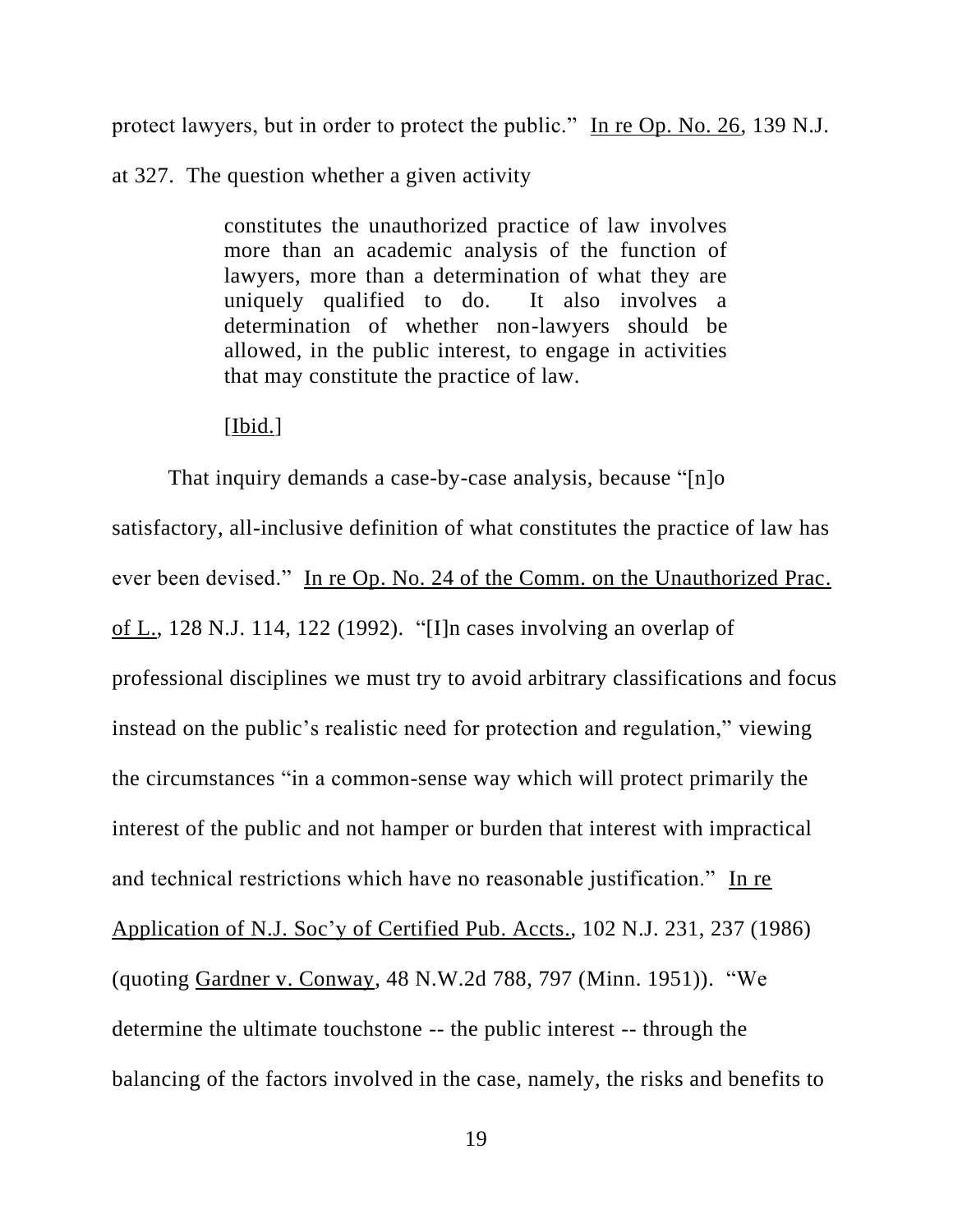the public of allowing or disallowing such activities." In re Op. No. 26, 139 N.J. at 327.

### 2.

In a decision preceding State Bar Ass'n by a decade, we found the record inadequate to determine whether a licensed real estate broker had committed the disorderly persons offense of the unauthorized practice of law when he adapted a blank legal form and drafted a contract for the sale of real estate. Bander, 56 N.J. at 202-03. We stated, however, "that an answer might be obtained in a separate suit for an injunction against the type of acts undertaken by defendant or for a declaratory judgment," with "a complete and detailed record . . . disclosing . . . the extent, length of existence, effect and result of the performance of similar acts by real estate brokers generally and the public need for such service." Ibid.; see also Conley v. Guerrero, 228 N.J. 339, 347-48 (2017) (noting the Court's proposal in Bander that a record be developed so it could address the unauthorized practice of law issue raised in that appeal).

"Acting on the [Court's] suggestion," the New Jersey State Bar Association filed an action against "licensed realtors as a class seeking a declaratory judgment and injunctive relief." N.J. State Bar Ass'n v. N.J. Ass'n of Realtor Bds., 186 N.J. Super. 391, 393 (Ch. Div. 1982), aff'd as modified,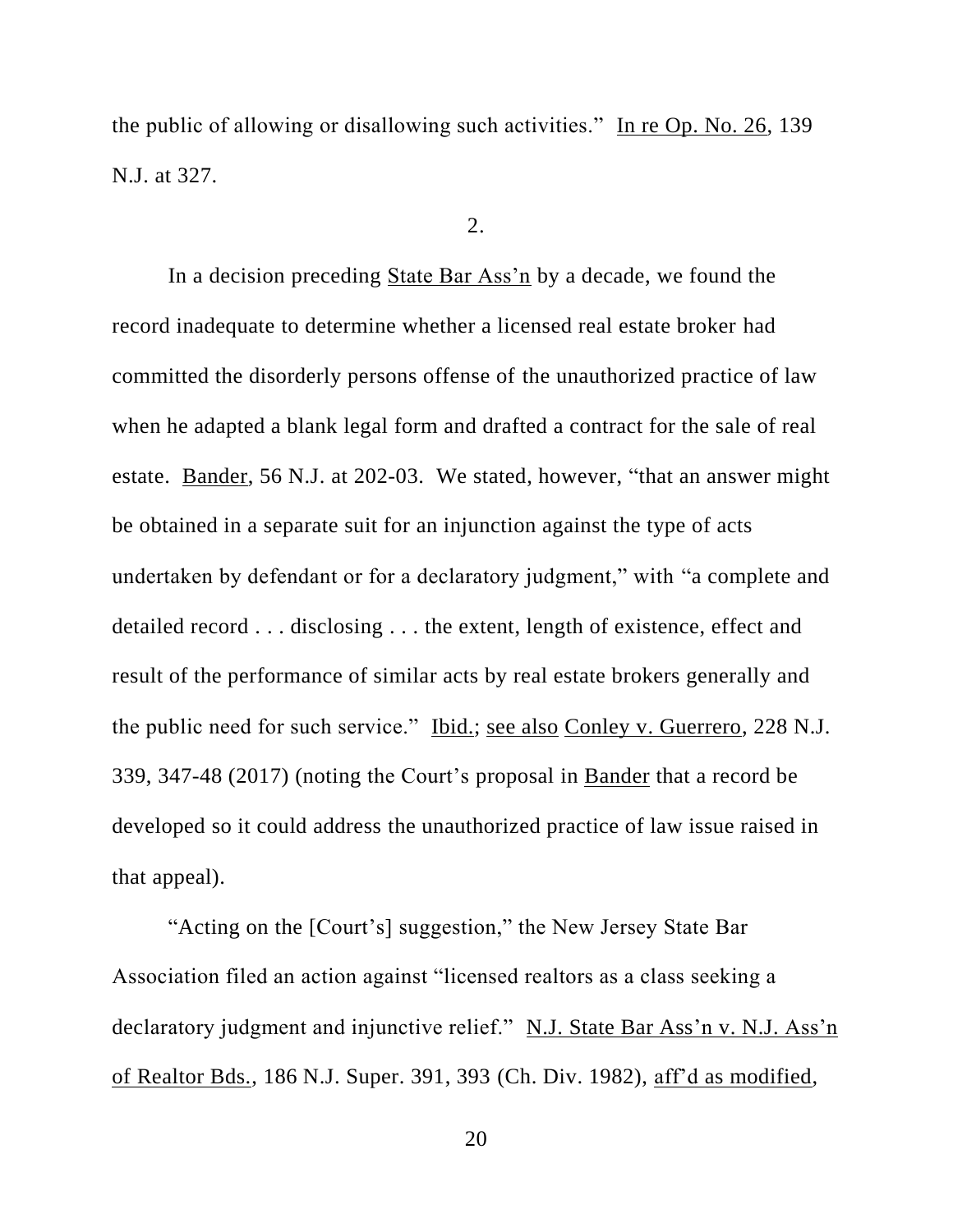93 N.J. 470 (1983). The New Jersey State Bar Association "sought a ruling that the preparation of contracts for the sale of real estate or leases thereof by licensed real estate brokers or salespersons constituted the unlawful practice of law, even though the broker or salesperson had negotiated the sale or lease."

 $I<sub>bid.</sub><sup>2</sup>$ 

During a trial before retired Associate Justice Mark A. Sullivan, serving

in the Chancery Division on recall, the parties announced that they had settled

their dispute. Id. at 395. They agreed that licensed realtors should be

permitted to prepare contracts for the sale of residential real estate containing one to four dwelling units and for the sale of vacant one-family lots in transactions in which they have a commission or fee interest, provided [that] each contract contains a clause making it subject to review by an attorney for the buyer or seller within three business days.

[Ibid.]

<sup>&</sup>lt;sup>2</sup> The two categories of licensed real estate professionals addressed in State Bar Ass'n, real estate brokers and salespersons, are subject to different licensing requirements. See N.J.S.A. 45:15-3 (defining "real estate broker" and "real estate salesperson"); N.J.S.A. 45:15-9 (prescribing licensing requirements for real estate brokers and salespersons); N.J.A.C. 11:5-3.8 (prescribing licensing requirements for real estate brokers and brokersalespersons). In general, real estate brokers "negotiate<sup>[]</sup> contracts of sale ... between buyers and sellers of real property" and "must be licensed in the states where they conduct business." Black's Law Dictionary 240 (11th ed. 2019) (defining "real-estate broker"). A real estate broker's principal is a buyer or seller, and a salesperson's principal is the broker. See id. at 80 (defining "realestate agent").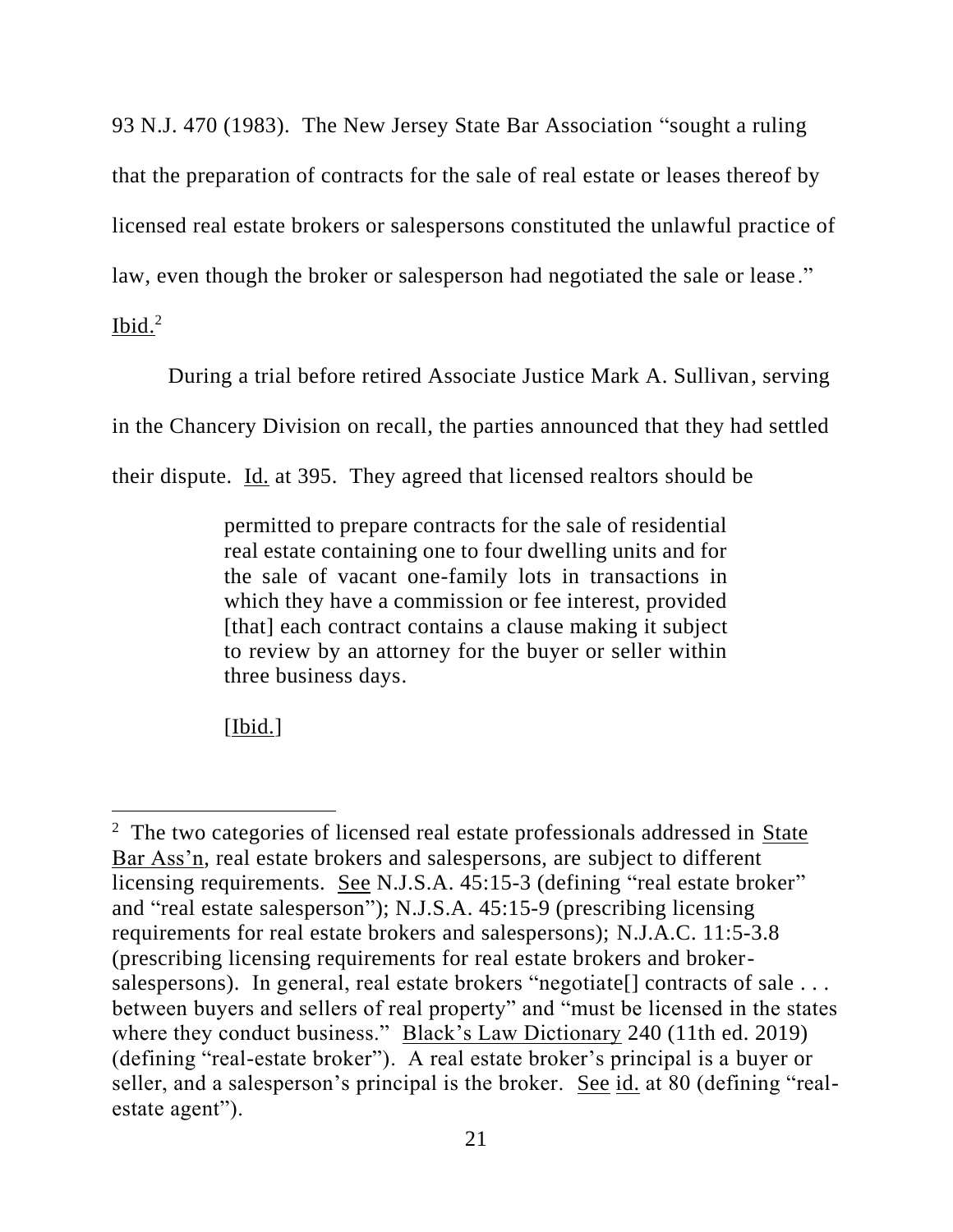The parties stipulated that "[i]f neither buyer nor seller exercises the right to have an attorney review the contract within the time permitted, the contract will be legally binding as written." Ibid. The trial court modified the language of the settlement and approved it, subject to review by this Court. Id. at 398.

The parties jointly sought approval of a Final Consent Judgment memorializing their settlement. State Bar Ass'n, 93 N.J. at 471-72. We approved the Consent Judgment, explaining that

> [t]he activities to be undertaken by realtors pursuant to the settlement agreement will not transgress unduly upon the practice of law. To the extent that there is an inevitable or unavoidable overlap between the realty and legal professions, the public's interest is safeguarded through the settlement's attorney review provisions and the Court's continuing supervisory control.

[Id. at 474.]

We modified the Consent Judgment to include the following language

conforming the notice to be provided to buyers and sellers to the Plain

Language Law, N.J.S.A. 56:12-1 to -13. Id. at 475, 481.

Real estate brokers and salespersons licensed by the New Jersey Real Estate Commission shall be permitted to prepare contracts for the sale of residential real estate containing one-to-four dwelling units and for the sale of vacant one-family lots in transactions in which they have a commission or fee interest, PROVIDED that every such contract shall contain conspicuously at the top of the first page the following language: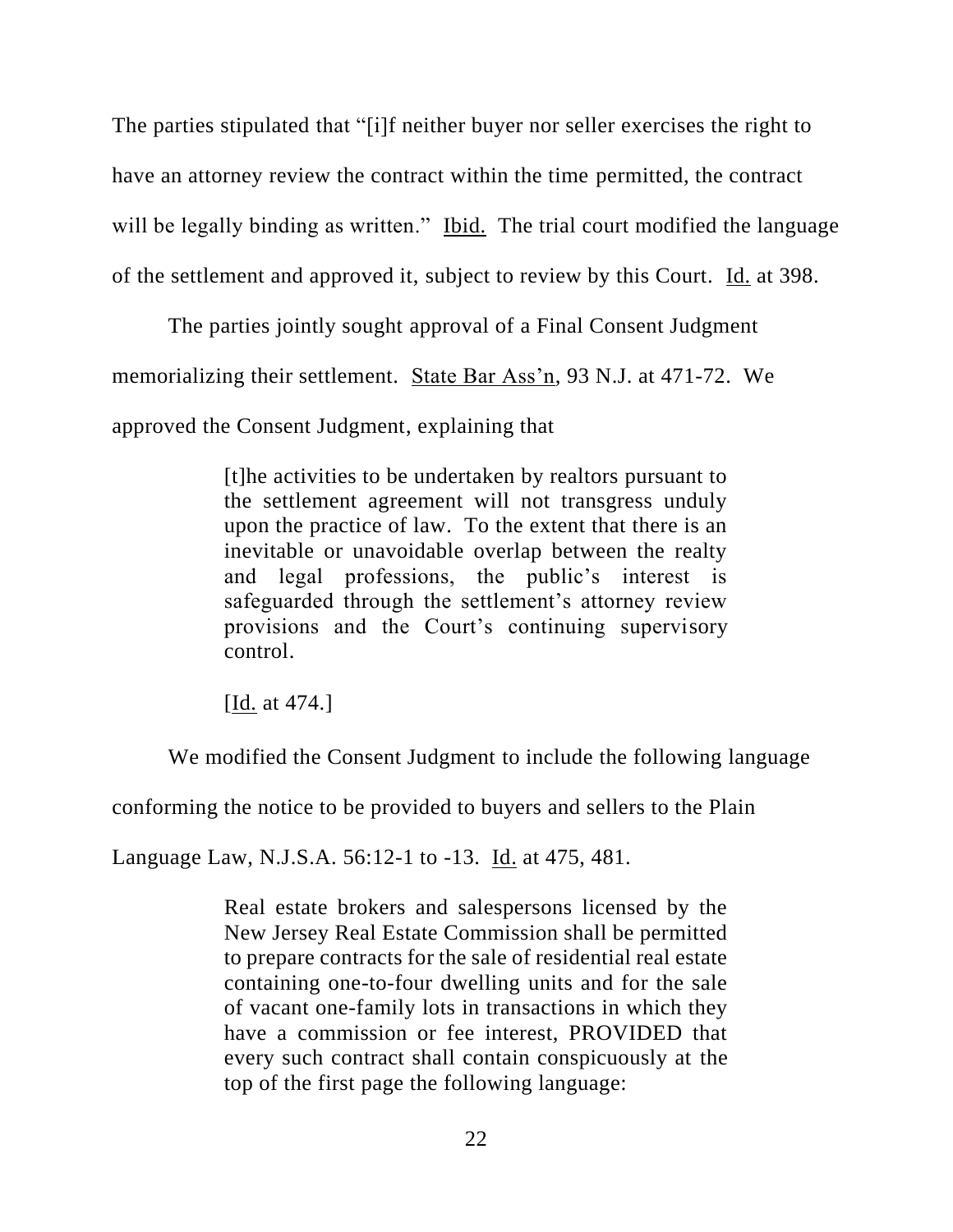THIS IS A LEGALLY BINDING CONTRACT THAT WILL BECOME FINAL WITHIN THREE BUSINESS DAYS. DURING THIS PERIOD YOU MAY CHOOSE TO CONSULT AN ATTORNEY WHO CAN REVIEW AND CANCEL THE CONTRACT. SEE SECTION ON ATTORNEY REVIEW FOR DETAILS.

[<u>Id.</u> at 475.]

We also stated that "every such contract . . . shall also contain the

following language" in an "Attorney Review" provision:

# 1. Study by Attorney

The Buyer or the Seller may choose to have an attorney study this contract. If an attorney is consulted, the attorney must complete his or her review of the contract within a three-day period. This contract will be legally binding at the end of this three-day period unless an attorney for the Buyer or the Seller reviews and disapproves of the contract.

# 2. Counting the Time

You count the three days from the date of delivery of the signed contract to the Buyer and the Seller. You do not count Saturdays, Sundays or legal holidays. The Buyer and the Seller may agree in writing to extend the three-day period for attorney review.

3. Notice of Disapproval

If an attorney for the Buyer or the Seller reviews and disapproves of this contract, the attorney must notify the Broker(s) and the other party named in this contract within the three-day period. Otherwise this contract will be legally binding as written. The attorney must send the notice of disapproval to the Broker(s) by certified mail, by telegram, or by delivering it personally. The telegram or certified letter will be effective upon sending. The personal delivery will be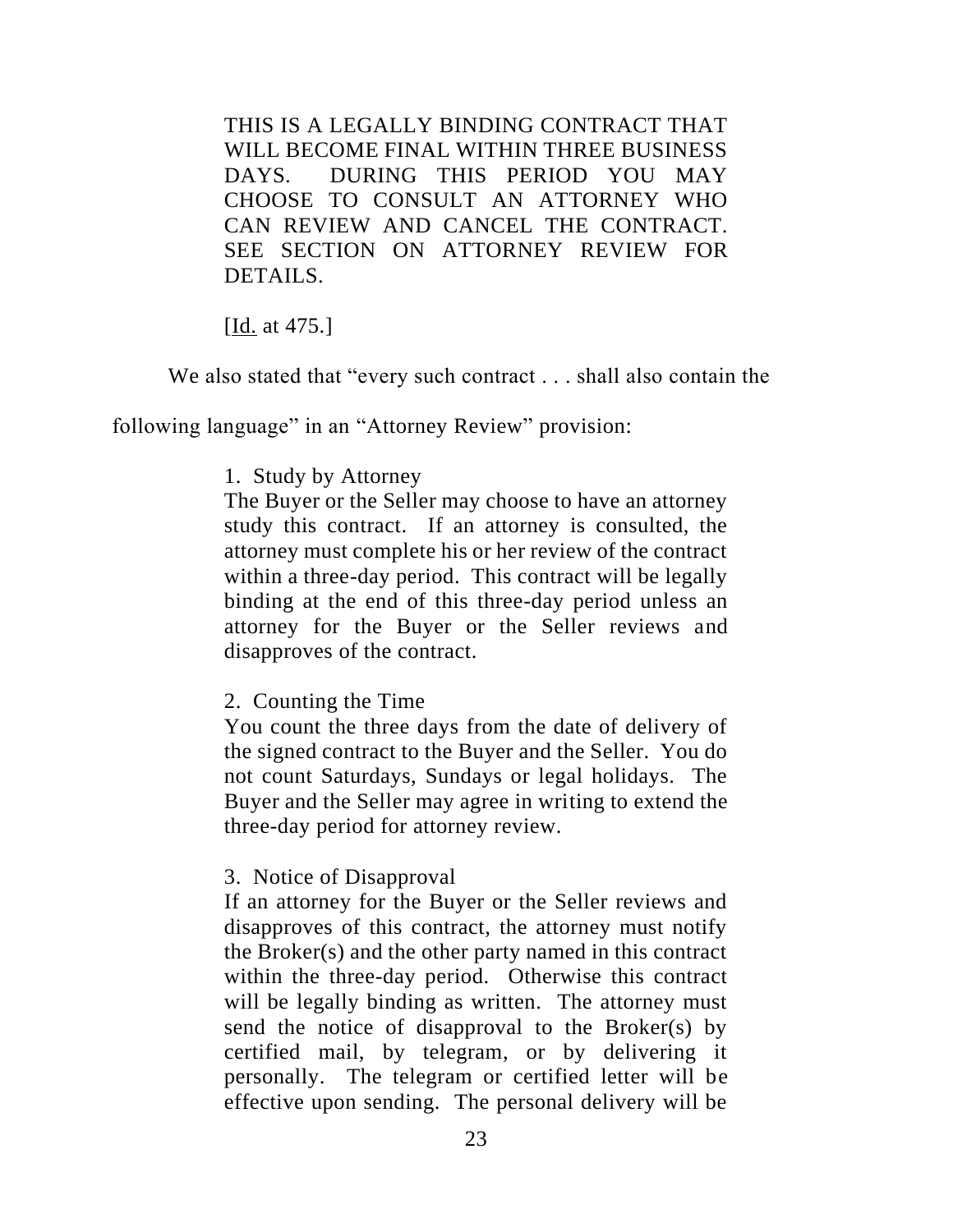effective upon delivery to the Broker's office. The attorney should also inform the Broker(s) of any suggested revisions in the contract that would make it satisfactory.

[Id. at 475-76.]

The Court imposed similar notice and attorney review requirements on

certain residential leases prepared by real estate brokers and salespersons. Id.

at  $476 - 77$ .<sup>3</sup>

The Consent Judgment that we approved as modified provided that,

except as set forth in the notice and attorney review provisions,

all real estate brokers and salesmen licensed by the New Jersey Real Estate Commission are hereby permanently enjoined and restrained from drafting, filling in blanks or preparing contracts for the sale of residential real estate containing one-to-four dwelling units, contracts for the sale of vacant one-family lots, and residential dwelling unit leases with a term of one year or more. The drafting or preparation of any sales contracts for residential real estate containing one-to-four dwelling units or vacant one-family lots or leases for residential dwelling units except as provided herein shall constitute the unauthorized practice of law.

 $3$  The New Jersey Real Estate Commission determined that although members of the New Jersey Association of Realtors had "ready access" to the contract language mandated by State Bar Ass'n by virtue of that organization's participation in State Bar Ass'n, "licensees who are not members of that association lack such a source of information." 18 N.J.R. 1677(a) (Aug. 18, 1986). It accordingly adopted a regulation substantially codifying the Court's holding in State Bar Ass'n and setting forth the mandated contract terms. See N.J.A.C. 11:5-6.2(g).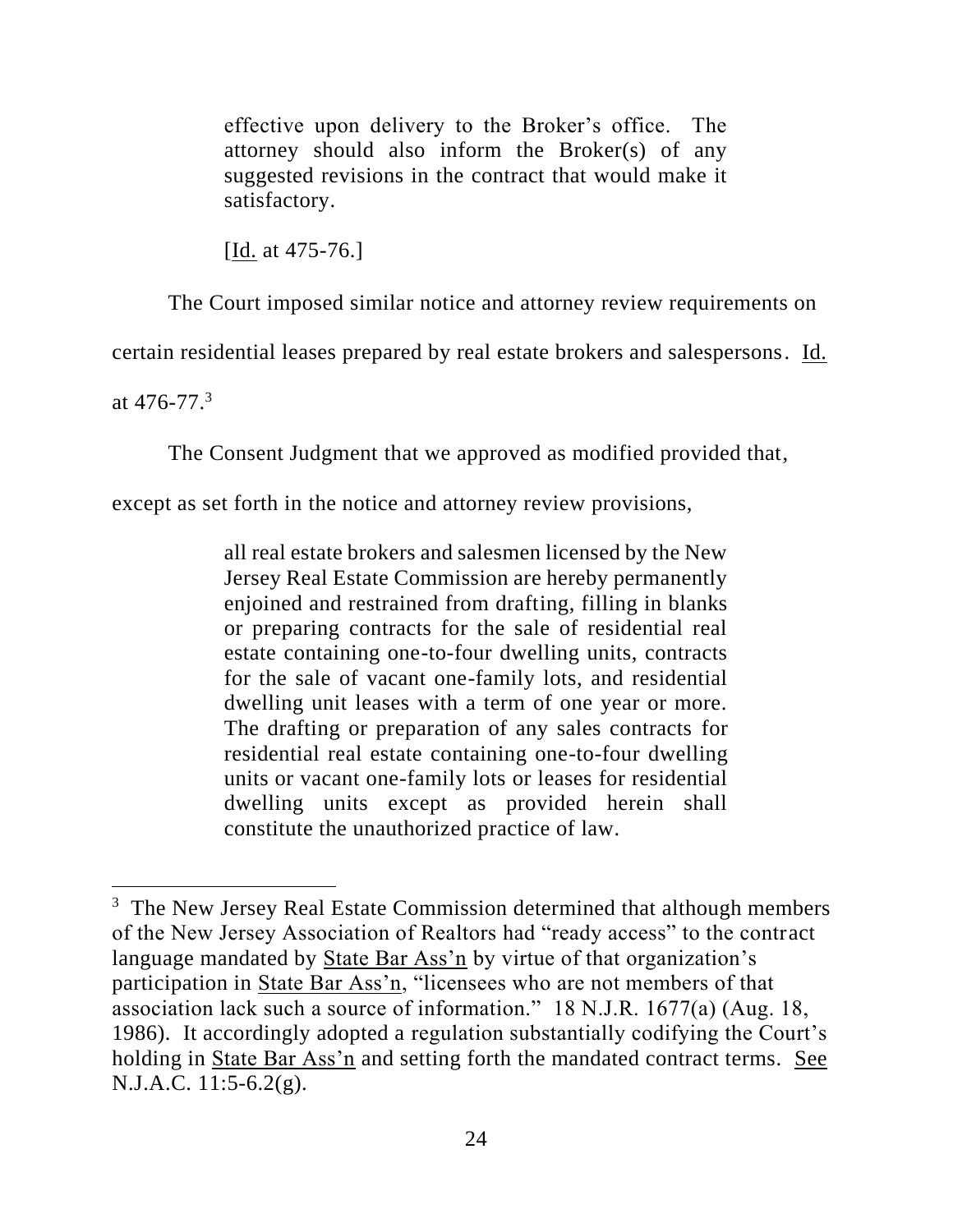[Id. at  $481.$ ]<sup>4</sup>

The trial court opinion and this Court's opinion in State Bar Ass'n make clear that the case concerned traditional real estate transactions in which a real estate broker or salesperson assists the buyer and the seller by negotiating the terms of the contract, and the transaction then proceeds to closing. See id. at 473-74 (quoting State Bar Ass'n, 186 N.J. Super. at 396) (noting that "most contracts for the sale of residential property are originally prepared by the realtors who negotiated the sales" and that the settlement accommodated both parties "by allowing the realtor to consummate the contract phase of the transaction, with attorneys handling the actual transfer of title"). There is no suggestion in either opinion that the dispute between the legal and real estate professions in State Bar Ass'n involved sales by auctions, and no mention of the process by which real estate is sold in an auction without reserve. See 93 N.J. at 473-74; 186 N.J. Super. at 396.

In unauthorized practice of law decisions following State Bar Ass'n, we continued to apply a case-by-case analysis focused on timely and effective

<sup>&</sup>lt;sup>4</sup> In an order entered four months after our decision in State Bar Ass'n, we revised the "Notice of Approval" paragraph for sales contracts or leases (1) to state that "[t]he attorney may also, but need not, inform the broker(s) of any suggested revision(s) in the (contract) (lease) that would make it satisfactory;" (2) to authorize the use of the term "Realtor" instead of "Broker" in the attorney review clause in certain settings; and (3) to change the effective date of the attorney review mandate. State Bar Ass'n, 94 N.J. at 449-50.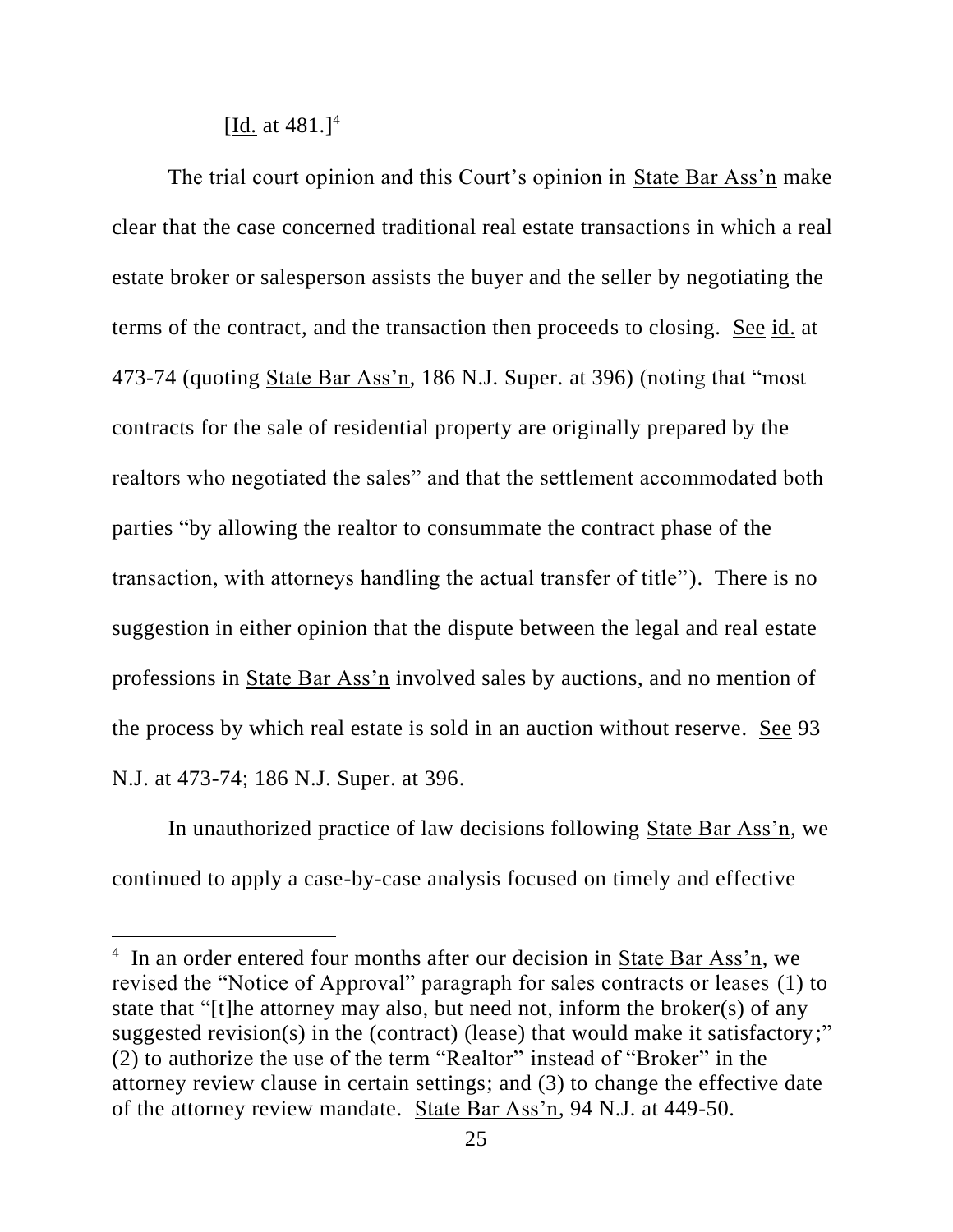notice to the buyer and seller about the role of counsel and practical considerations related to the transaction. We upheld the so-called "South Jersey practice" under which neither buyer nor seller must be represented by counsel at a residential real estate closing, subject to the condition that "both buyer and seller be made aware of the conflicting interests of brokers and title companies in these matters and of the general risks involved in not being represented by counsel," as well as the mandated period for attorney review. In re Op. No. 26, 139 N.J. at 357. We conformed the three-day attorney review procedure to the seven-day cancellation clause mandated for certain condominium sales by the Planned Real Estate Development Full Disclosure Act, N.J.S.A. 45:22A-21 to -56. Calvert v. K. Hovnanian at Galloway, VI, Inc., 128 N.J. 37, 46-48 (1992). Noting that we did not "glean from the [State Bar Ass'n] opinion an intent that strict adherence is necessary, so long as the interests of the consumer are protected," we expanded the authorized methods by which a buyer's or seller's attorney may communicate notice that a contract is cancelled. Conley, 228 N.J. at 356-58.

## B.

## 1.

Three principles derived from our jurisprudence on the unlawful practice of law guide our determination of this appeal.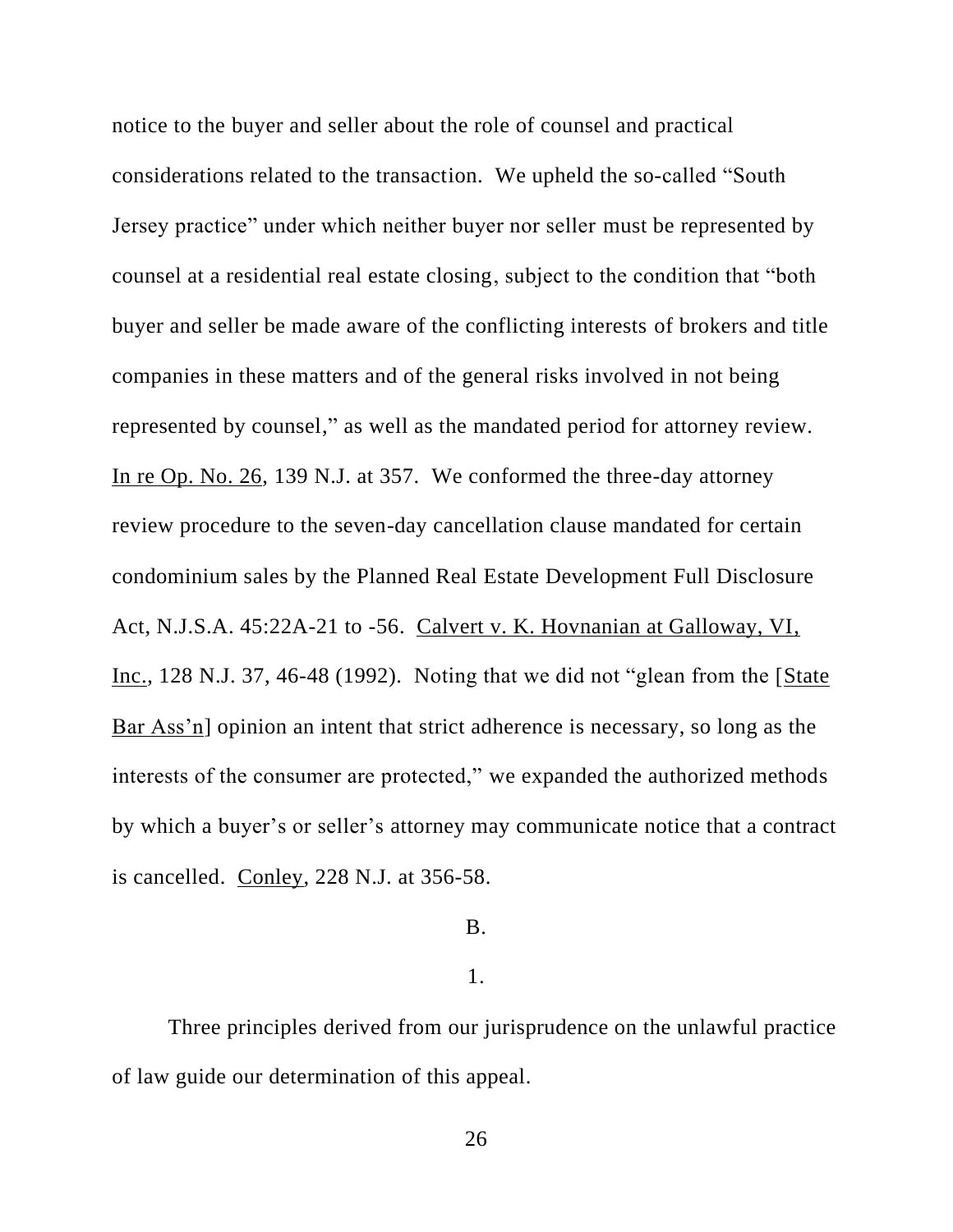First, the paramount goal of restricting the unauthorized practice of law is not to promote the interests of attorneys, but "to serve the public right to protection against unlearned and unskilled advice in matters relating to the science of the law." Certified Pub. Accts., 102 N.J. at 237 (quoting In re Educ. L. Ctr., Inc., 86 N.J. 124, 133 (1981)); see also Conley, 228 N.J. at 352 (noting that the Court in State Bar Ass'n was "concerned first and foremost with protecting consumers' rights"); In re Op. No. 26, 139 N.J. at 327 (holding that the public interest is the "ultimate touchstone" of the inquiry); Calvert, 128 N.J. at 45 (stating that the Court in State Bar Ass'n intended to safeguard "the public's right to be protected from inadequate information" because "[c]onsulting an attorney helps a party to a real-estate transaction make choices that are in that party's best interests").

Second, although it is clear that in real estate transactions "the parties would be well advised to retain counsel," the public interest sometimes requires that non-attorney professionals be permitted to engage in "activities that constitute the practice of law" under appropriate conditions. In re Op. No. 26, 139 N.J. at 327, 356. In such settings, we determine whether "the protection that lawyers provide and parties need" can be addressed by providing notice of the "right to retain counsel and the risk of not doing so." Id. at 356. In some settings, clear and effective notice and a provision for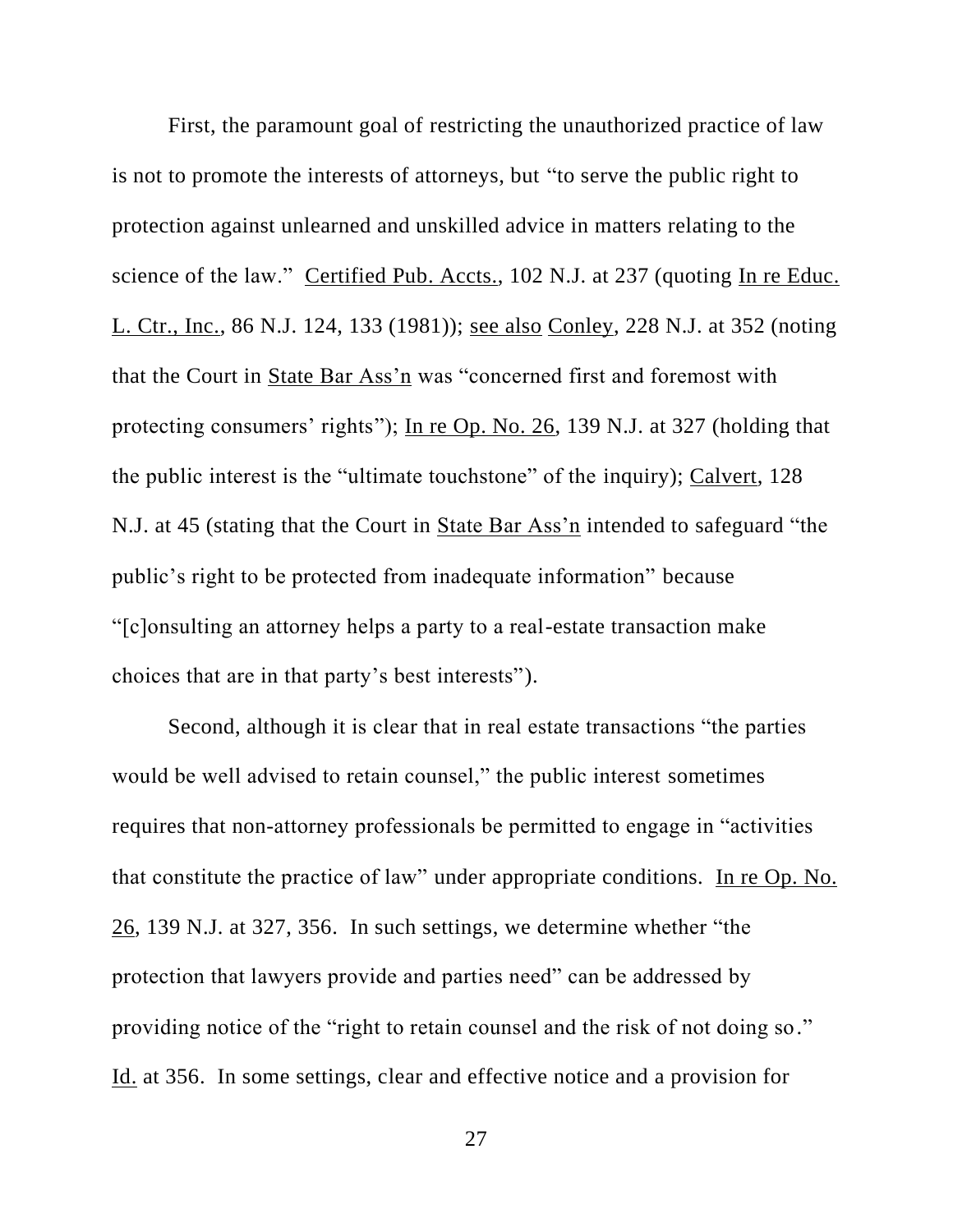attorney review ensure that a buyer or seller's decision to forego legal representation will be an informed and considered choice. See State Bar Ass'n, 93 N.J. at 473-75.

Third, we seek in each case a fair and practical solution that takes into account the essential features of the transaction chosen by the parties. In a traditional real estate transaction in which a broker or salesperson assists the seller and buyer to negotiate the sales price and other core terms of their agreement, the notice and attorney review period mandated in State Bar Ass'n ensures that informed consumers may consult counsel without disrupting the traditional manner in which homes are sold. See id. at 474-82. Although we recognize that the decision to proceed without counsel in such a traditional residential real estate transaction is fraught with peril, we authorize that costsaving practice provided (a) that the real estate broker provides buyers and sellers with notice informing them of the risks before they sign a contract, and (b) that the contract allows for attorney review. In re Op. No. 26, 139 N.J. at 357-62. In a condominium sale in which a governing statute requires a sevenday cancellation clause, the remedy imposed in State Bar Ass'n was modified for that discrete category of residential real estate transactions. Calvert, 128 N.J. at 46-48. The requirements of the real estate transaction that the parties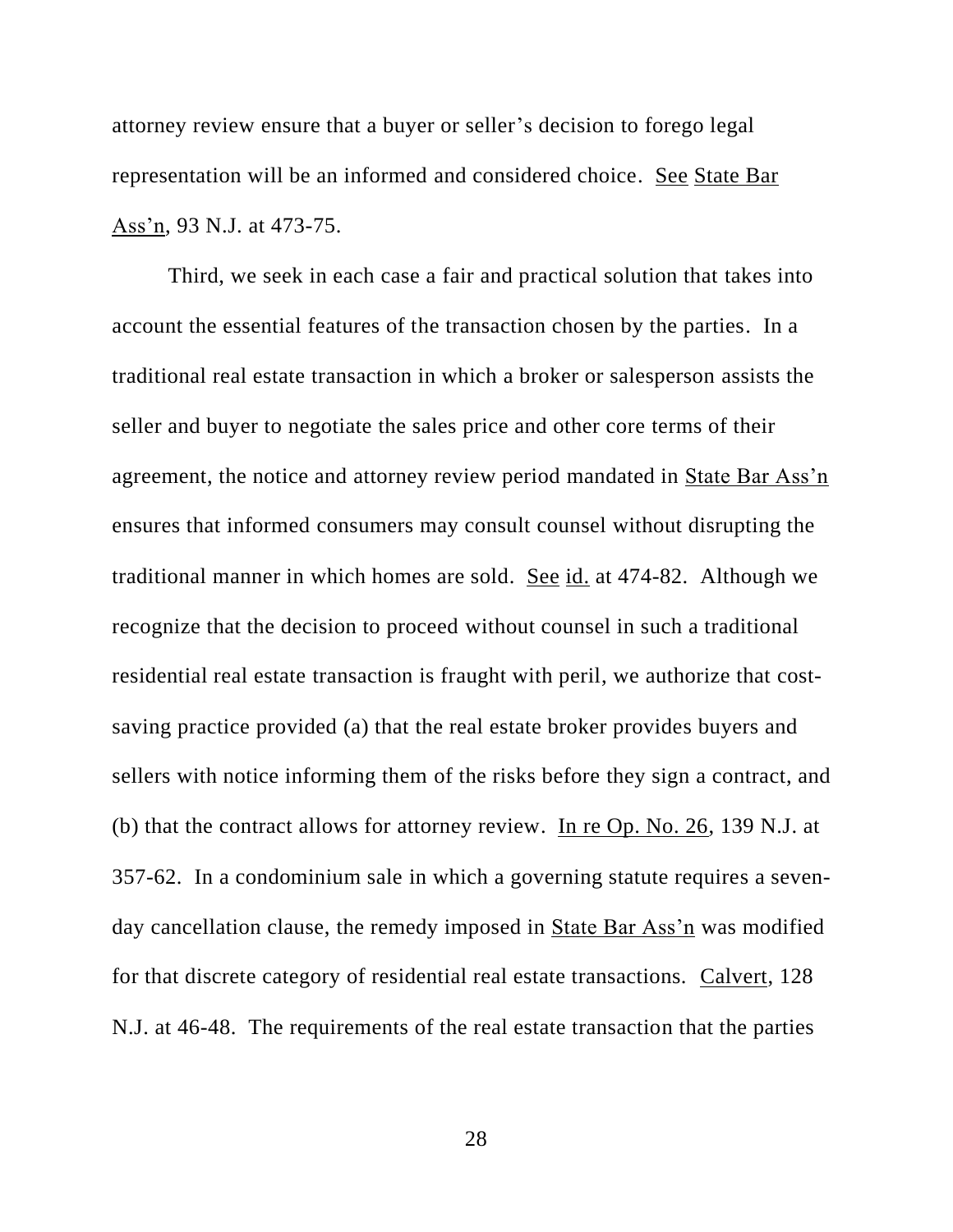select is thus a key factor in our case-specific determinations of unauthorized practice of law disputes.

 $2<sub>1</sub>$ 

The real estate transaction at issue here is the sale of residential property by absolute auction, or auction without reserve. An "auction" is generally defined as a "public sale of property to the highest bidder" that is "ordinarily complete when the auctioneer so announces in a customary manner, as by pounding a hammer." Black's Law Dictionary 160-61 (11th ed. 2019); cf. N.J.S.A. 12A:2-328(2) (a provision of the Uniform Commercial Code governing sales of goods by auction stating that "[a] sale by auction is complete when the auctioneer so announces by the fall of the hammer or in other customary manner").

In an "absolute auction," the property "will be sold to the highest bidder, no minimum price will limit bidding, the owner may not withdraw property after the first bid is received, the owner may not reject any bids, and the owner may not nullify the bidding by outbidding all other bidders." Black's Law Dictionary 161 (11th ed. 2019). As this Court has observed, "[a]n auction without reserve is a unique methodology in which 'the owner essentially becomes an offeror, and each successively higher bid creates a contingent contract, the highest bid creating an enforceable agreement.'" Panetta, 190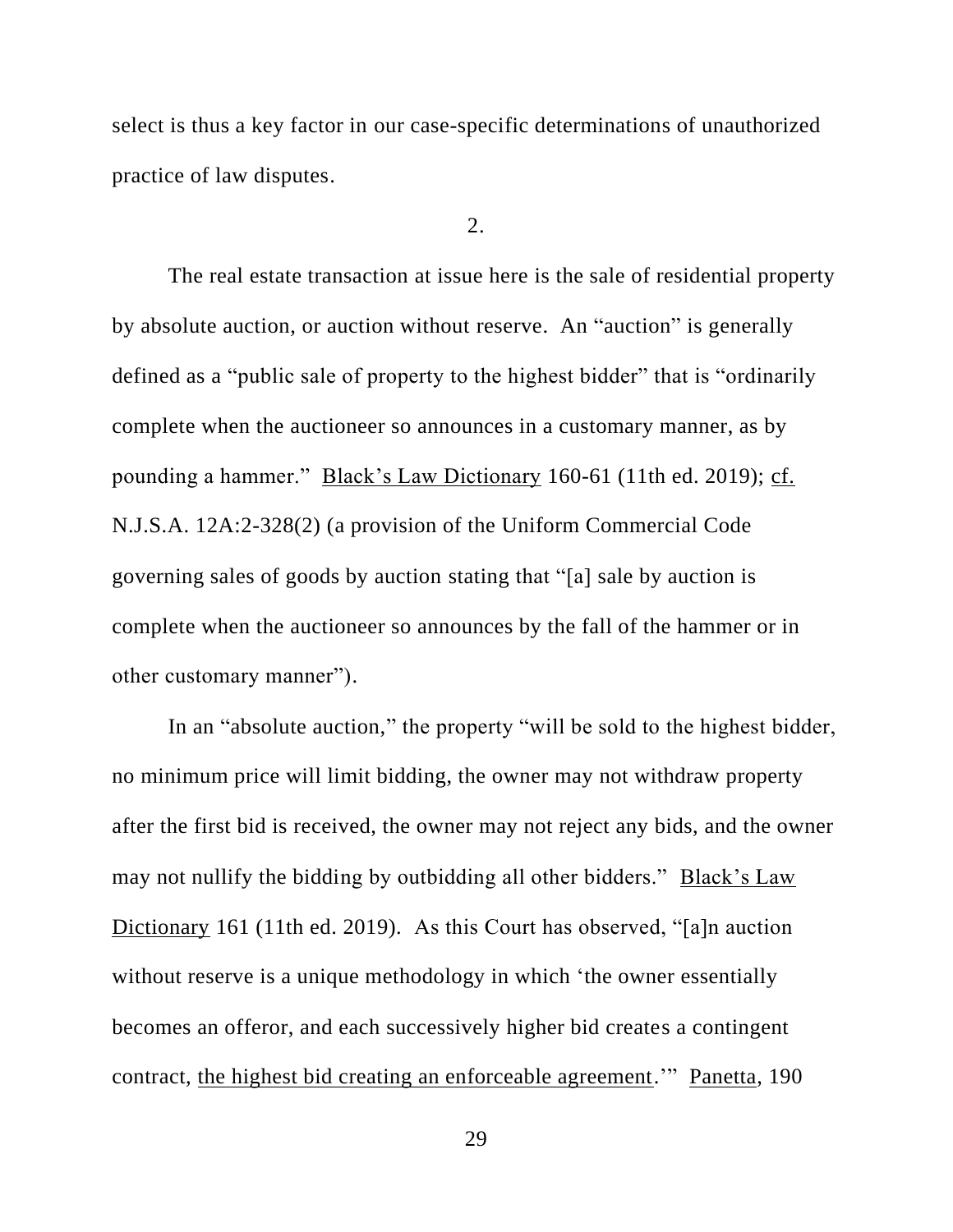N.J. at 324-25 (quoting Black's Law Dictionary 140 (8th ed. 2004)); see also Golfinopoulos v. Padula, 218 N.J. Super. 38, 47-48 (App. Div. 1987) (holding that a notice of an auction without reserve constitutes an offer).

Thus, the absolute auction or auction without reserve method of selling real estate, in which Liu and Wang chose to participate, stands in stark contrast to the traditional real estate transaction that was the focus of this Court's opinion in State Bar Ass'n. In a typical real estate transaction, a buyer and seller negotiate the sales price and other terms of the contract, and the contract is prepared in accordance with the agreed-upon terms.<sup>5</sup> In an absolute auction, the seller's offer occurs when there is public notice of an auction without reserve, and the highest bid constitutes acceptance of that offer and determines the sales price. Panetta, 190 N.J. at 324-25; Golfinopoulos, 218 N.J. Super. at 47; Black's Law Dictionary 161 (11th ed. 2019). Once the auction commences, the seller must accept the highest bid. Subject to any applicable contract defenses such as fraud, accident, unconscionability, or mistake, the parties' contract is ordinarily final and enforceable at the close of the auction, not at a later point in time.

<sup>5</sup> We do not address traditional real estate sales in which multiple potential buyers make competing offers in a "bidding war." Nor do we consider online auctions. Our decision is limited to the setting of this appeal, in which the Property was sold at an absolute auction or auction without reserve conducted in person.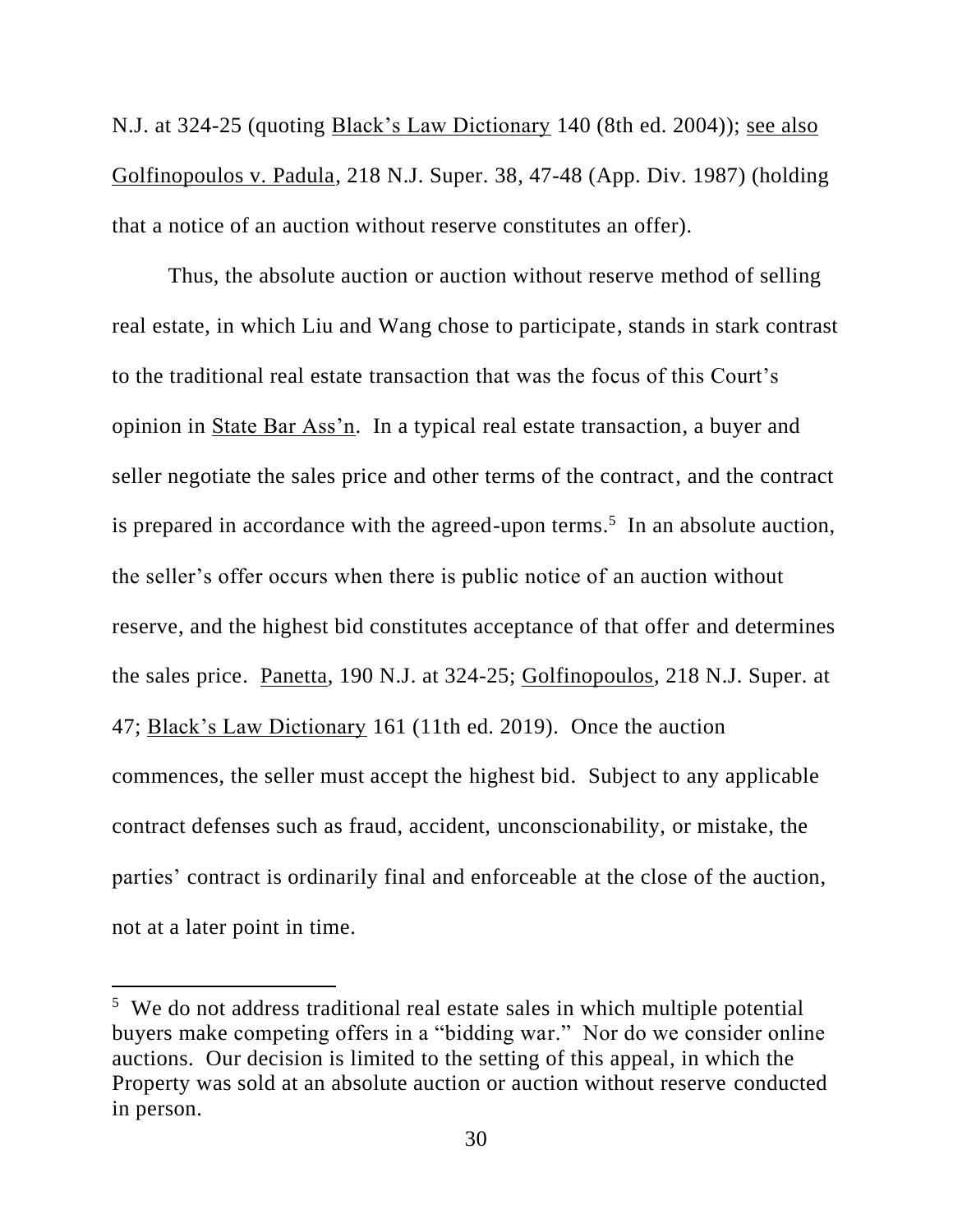We concur with the Appellate Division that our decision in State Bar Ass'n does not govern the absolute auction setting of this appeal. See Sullivan, 465 N.J. Super. at 260-62.

Given the traditional real estate transaction setting of State Bar Ass'n and the absence of any reference to real estate auctions in our opinion, State Bar Ass'n, 93 N.J. at 471-77, we do not view that decision to compel a threeday attorney review provision in a real estate sales contract resulting from an absolute auction. Indeed, the attorney review period prescribed by that decision is incompatible with the sale of residential real estate by absolute auction. Were we to permit counsel to cancel contracts for any reason after an auction as in a traditional real estate transaction, buyers would be deprived of the opportunity to purchase property at a bargain price, and sellers would lose the benefit of an accelerated and final sale. See Bassford v. Trico Mortg. Co. 273 N.J. Super. 379, 387 (Law Div. 1993) (noting that "buyers at an auction for real property expect to be bound by their bids," and "sellers at an auction would be unduly burdened by the impact of an attorney review clause"), aff'd, 273 N.J. Super. 228, 229 (App. Div. 1994). Accordingly, we decline to apply the attorney review requirements announced in State Bar Ass'n to the absolute auction at issue here.

3.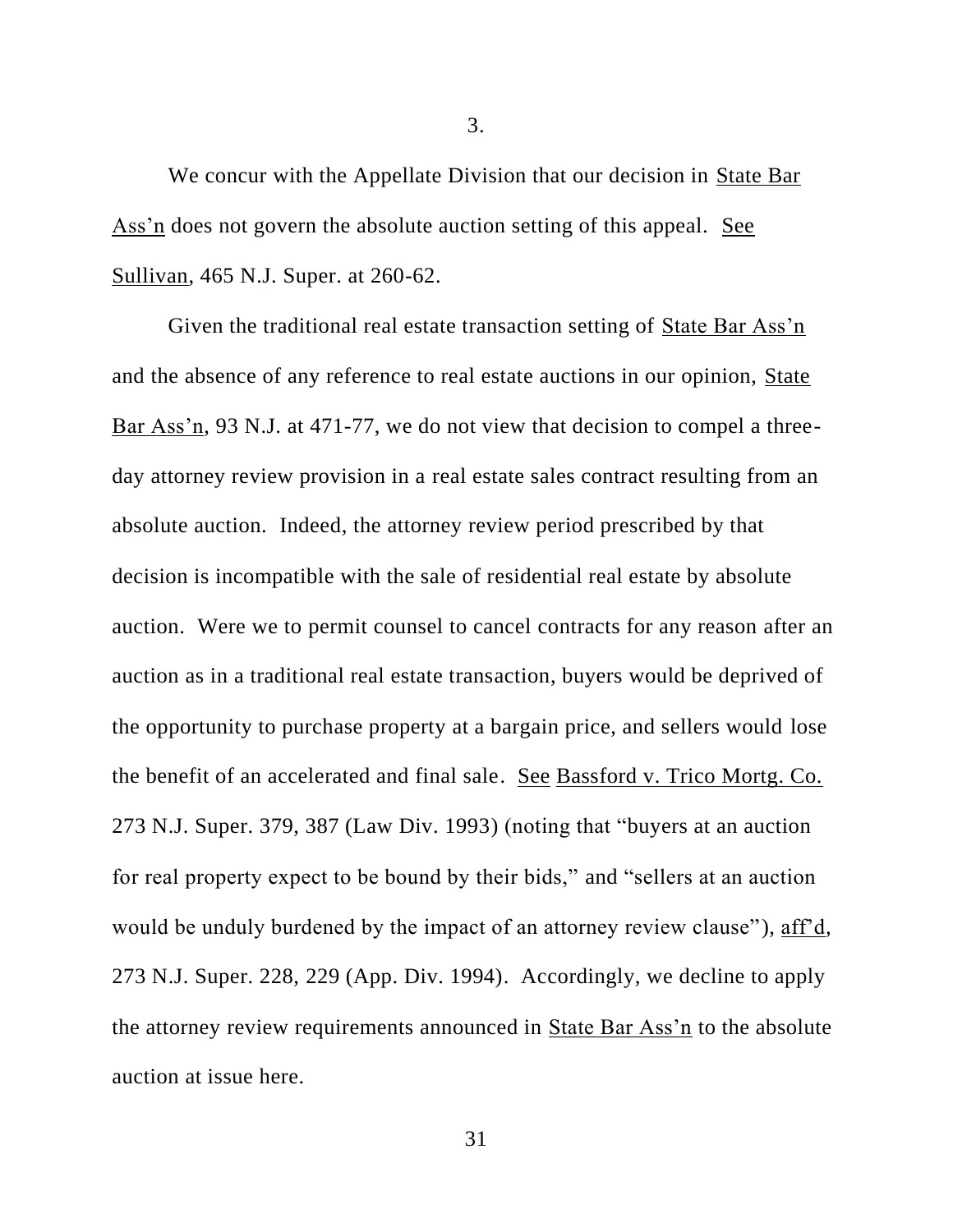Moreover, we do not consider the role of the licensed real estate salesperson in this case -- filling in the spaces left blank on the Contract for Sale of Real Estate for the name and address of the buyer, the bid price, the buyer's premium, and the total purchase price -- to constitute the unauthorized practice of law. Liu's status as the buyer and the bid price, premium, and total purchase price were set after Liu made her final bid and the auctioneer concluded the bidding. See Panetta, 190 N.J. at 324-25 (noting that the highest bid at an auction without reserve creates an enforceable agreement); accord Black's Law Dictionary 161 (11th ed. 2019) (defining "auction without reserve"). If, as trial testimony suggests, a licensed real estate salesperson employed by Max Spann handwrote Liu's name and address and the price terms on a template contract following the auction, that individual did nothing more than memorialize terms that were already part of a contract formed at the auction's conclusion. The salesperson's minimal role does not raise the concerns that our jurisprudence on the unauthorized practice of law is intended to address.

Indeed, the public policy objective stated in State Bar Ass'n -- protecting consumers by ensuring that they are told that retaining counsel is advisable and proceeding unrepresented is risky -- was substantially achieved by the information that Max Spann provided to Liu before the auction. The Bidder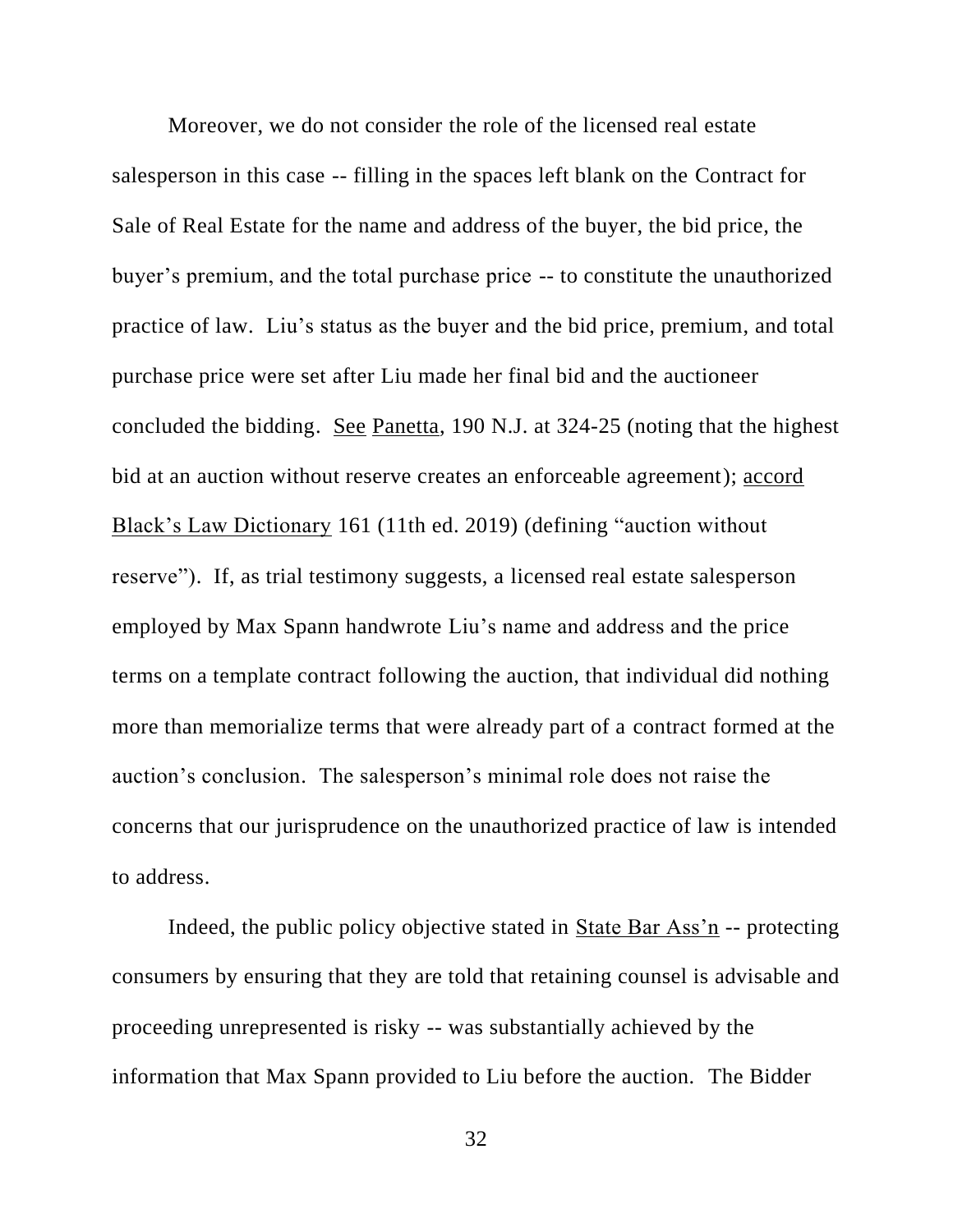Registration Form and template Contract for Sale of Real Estate with its attached notice informed Liu that if she were the highest bidder, the contract would be final and binding and there would be no three-day attorney review period after the auction. Those materials apprised Liu that it was her choice whether to retain a lawyer, and that the window of opportunity to review the template Contract for Sale of Real Estate with her counsel would close before the bidding. Indeed, in the Bidder Registration Form, Liu or Wang agreed to review the template contract prior to the auction. The materials advised Liu of the benefits of hiring counsel. They identified counsel's core tasks: reviewing the template contract, helping a bidder to understand the contract, and assisting in the negotiation of its terms. They also addressed the disadvantages of proceeding unrepresented, stating that the real estate broker represented the seller, not the buyer, that the title company represented neither party, and that a buyer without a lawyer runs special risks.

Accordingly, the importance of legal representation and attorney review of the Contract prior to the auction was clearly communicated to the prospective purchaser in this case. The Court's objective in State Bar Ass'n that buyers and sellers be informed of the opportunity to consult counsel -- and the risks of declining to do so -- was achieved here.